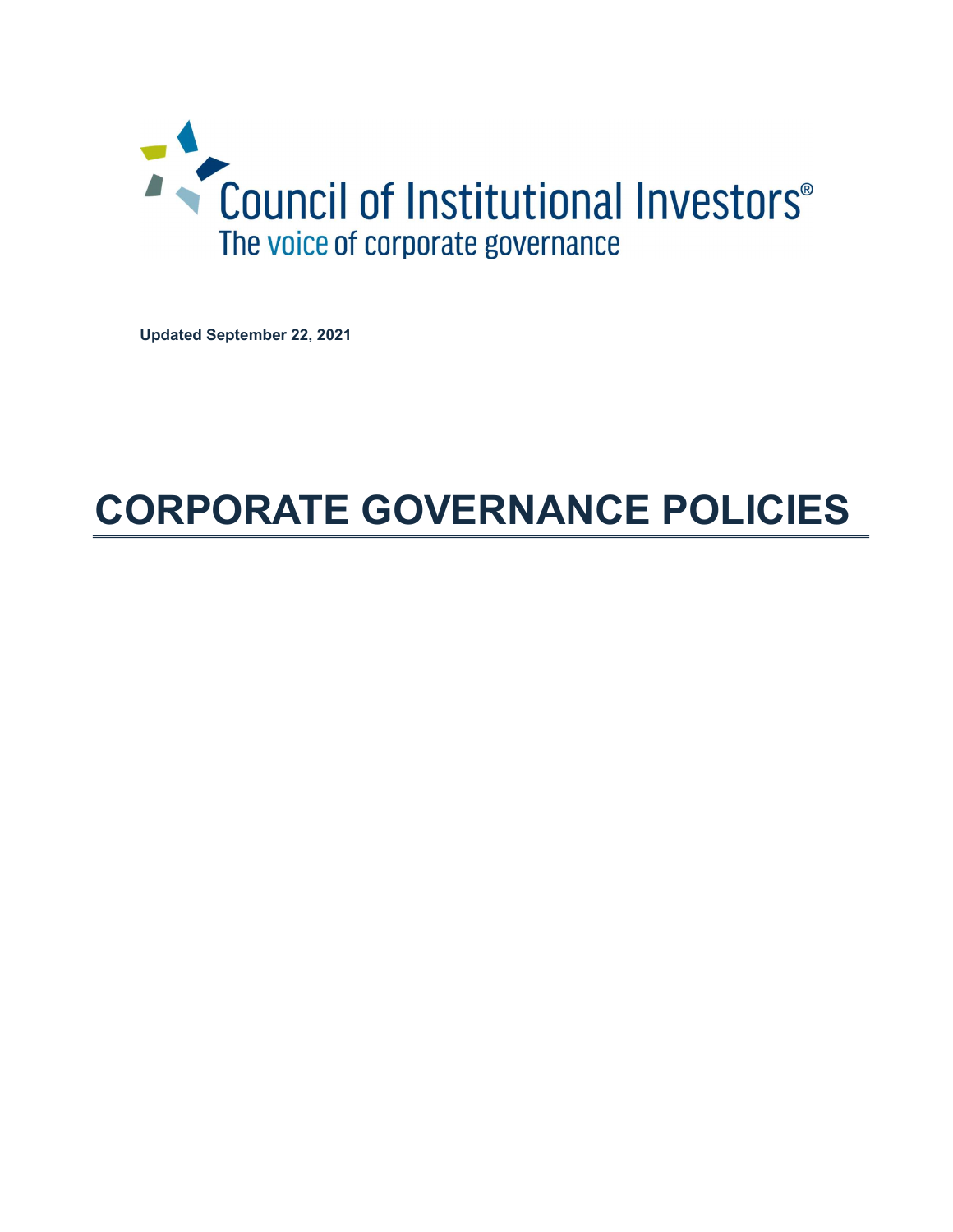# TABLE OF CONTENTS

## Preamble

- 1. Introduction
	- 1.1 Nature and Purpose of the Council's Corporate Governance Policies
	- 1.2 Federal and State Law Compliance
	- 1.3 Disclosed Governance Policies and Ethics Code
	- 1.4 Accountability to Shareowners
	- 1.5 Shareowner Participation
	- 1.6 Business Practices, Stakeholder Relationships and Long-term Value
	- 1.7 Governance Practices at Public and Private Companies
	- 1.8 Reincorporation
	- 1.9 Judicial Forum
	- 1.10 Commitment to Long-Term Performance

### 2. The Board of Directors

- 2.1 Annual Election of Directors
- 2.2 Director Elections
- 2.3 Independent Board
- 2.4 Independent Chair/Lead Director
- 2.5 All-independent Board Committees
- 2.6 Board Accountability to Shareowners
- 2.7 Board's Role in Risk Oversight
- 2.8 Board/Director Succession Planning and Evaluation
- 2.9 CEO Succession Planning
- 2.10 "Continuing Directors"
- 2.11 Board Size and Service
- 2.12 Board Operations
- 2.13 Auditor Independence
- 2.14 Charitable and Political Contributions
- 2.15 Directors with Conflicts

# 3. Shareowner Voting Rights

- 3.1 Right to Vote is Inviolate
- 3.2 Access to the Proxy
- 3.3 One Share, One Vote
- 3.4 Advance Notice, Holding Requirements and Other Provisions
- 3.5 Confidential Voting

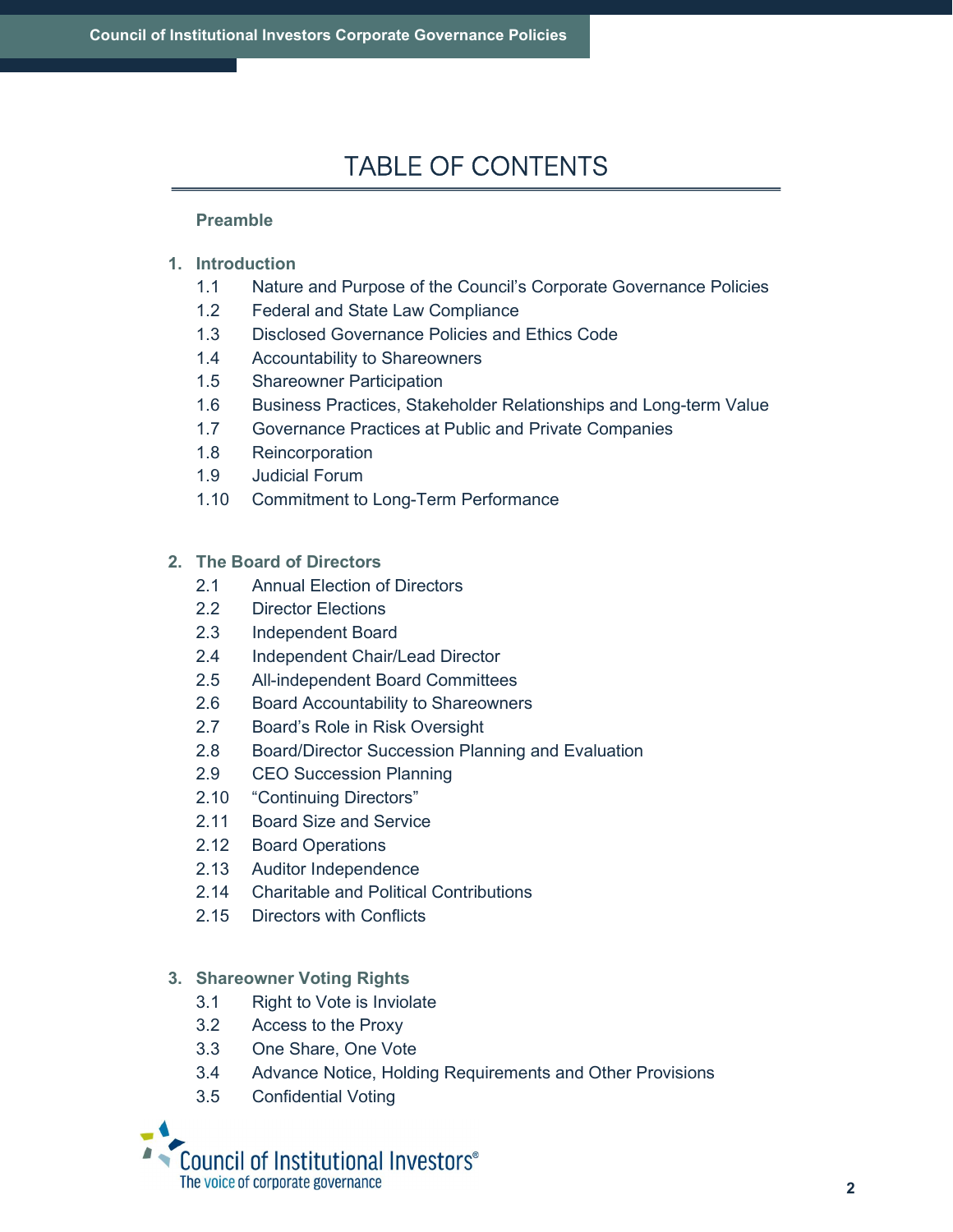- 3.6 Voting Requirements
- 3.7 Broker Votes
- 3.8 Bundled Voting

### 4. Shareowner Meetings

- 4.1 Selection and Notification of Meeting Time and Location
- 4.2 Shareowner Rights to Call Special Meetings
- 4.3 Record Date and Ballot Item Disclosure
- 4.4 Timely Disclosure of Voting Results
- 4.5 Election Polls
- 4.6 Meeting Adjournment and Extension
- 4.7 Electronic Meetings
- 4.8 Director Attendance

### 5. Executive Compensation

- 5.1 Core Objectives of Executive Compensation
- 5.2 Governance of Compensation
- 5.3 Transparency of Compensation
- 5.4 Peers
- 5.5 Elements of Compensation
- 5.6 Stock Ownership Guidelines
- 5.7 Compensation Recovery
- 5.8 Poor Pay Practices

### 6. Director Compensation

- 6.1 Introduction
- 6.2 Role of the Compensation Committee in Director Compensation
- 6.3 Retainer
- 6.4 Equity-based Compensation
- 6.5 Performance-based Compensation
- 6.6 Perquisites
- 6.7 Repricing and Exchange Programs
- 6.8 Employment Contracts, Severance and Change-of-control Payments
- 6.9 Retirement
- 6.10 Disgorgement

### 7. Independent Director Definition

- 7.1 Introduction
- 7.2 Basic Definition of an Independent Director
- 7.3 Guidelines for Assessing Director Independence

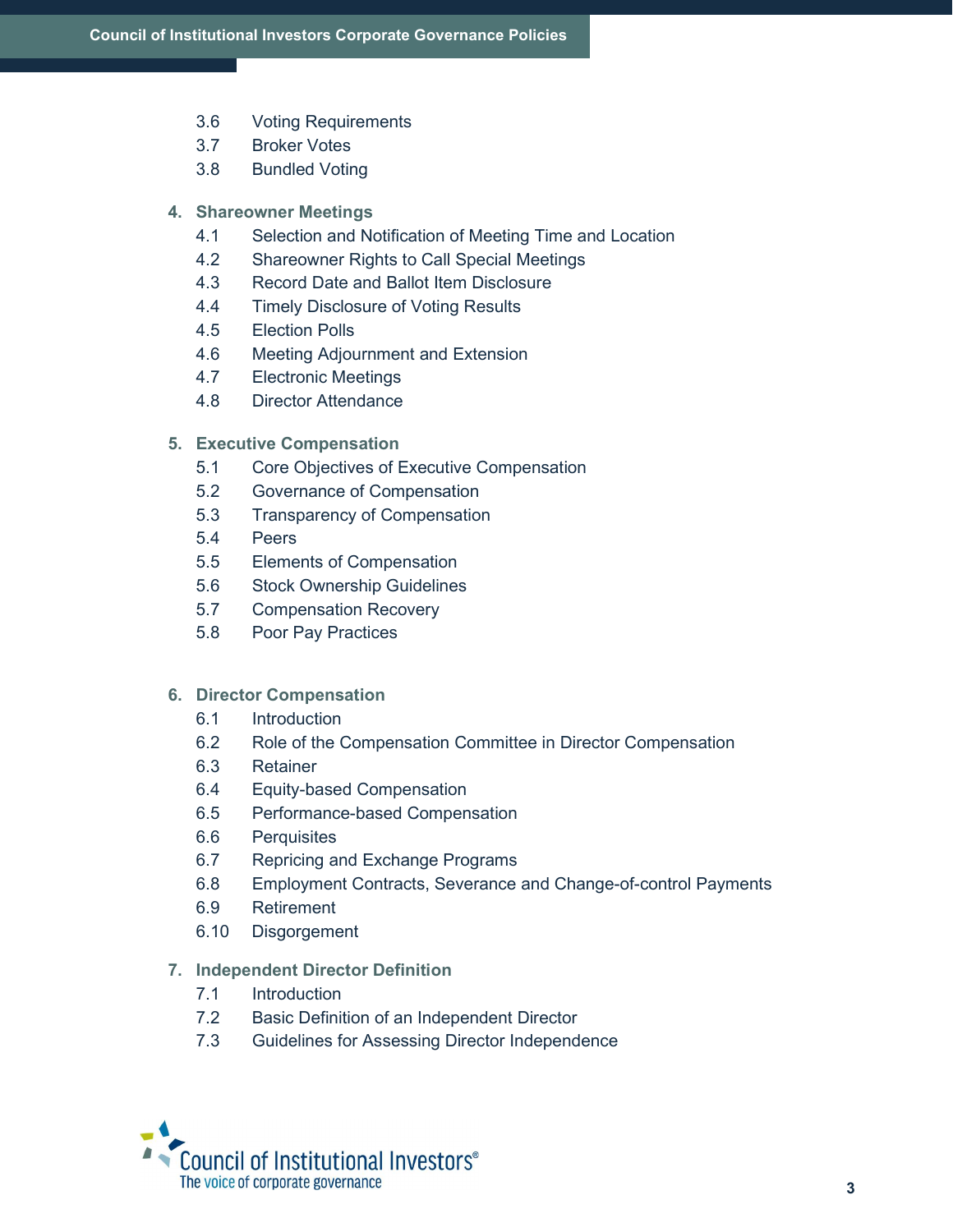# Preamble

CII believes effective corporate governance and disclosure serve the best long-term interests of companies, shareowners and other stakeholders. Effective corporate governance helps companies achieve strategic goals and manage risks by ensuring that shareowners can hold directors to account as their representatives, and in turn, directors can hold management to account, with each of these constituents contributing to balancing the interests of the company's varied stakeholders. We consider effective disclosure to be accurate, prompt and useful information on company policies, practices and results. CII advocates for investor protection and robust capital markets, accomplished through a combination of private ordering and market-wide rules and regulations.

CII supports shareowners' discretion to employ a variety of stewardship tools to improve corporate governance and disclosure at the companies they own. These tools include casting well-informed proxy votes; engaging in dialogue with portfolio companies (including with board members, as appropriate), external managers and policymakers; filing shareholder resolutions; nominating board candidates; litigating meritorious claims; and retaining or dismissing third parties charged with assisting in carrying out these activities.

# 1. Introduction

- 1.1 Nature and Purpose of the Council's Corporate Governance Policies
- 1.2 Federal and State Law Compliance
- 1.3 Disclosed Governance Policies and Ethics Code
- 1.4 Accountability to Shareowners
- 1.5 Shareowner Participation
- 1.6 Business Practices, Stakeholder Relationships and Long-term Value
- 1.7 Governance Practices at Public and Private Companies
- 1.8 Reincorporation
- 1.9 Judicial Forum
- 1.10 Commitment to Long-Term Performance

1.1 Nature and Purpose of the Council's Corporate Governance Policies: Council policies are designed to provide guidelines that the Council has found to be appropriate in most situations. They bind neither members nor corporations.

1.2 Federal and State Law Compliance: The Council expects that corporations will comply with all applicable federal and state laws and regulations and stock exchange listing standards.

1.3 Disclosed Governance Policies and Ethics Code: The Council believes every company should have written, disclosed governance procedures and policies, an ethics code that applies to all employees and directors, and provisions for its strict enforcement. The Council posts its corporate governance policies on its Web site (www.cii.org); it hopes corporate boards will meet or exceed these standards and adopt similarly appropriate additional policies to best protect shareowners' interests.

1.4 Accountability to Shareowners: Corporate governance structures and practices should protect and enhance a company's accountability to its shareowners, and ensure that they are treated equally. An action should not be taken if its purpose is to reduce accountability to shareowners.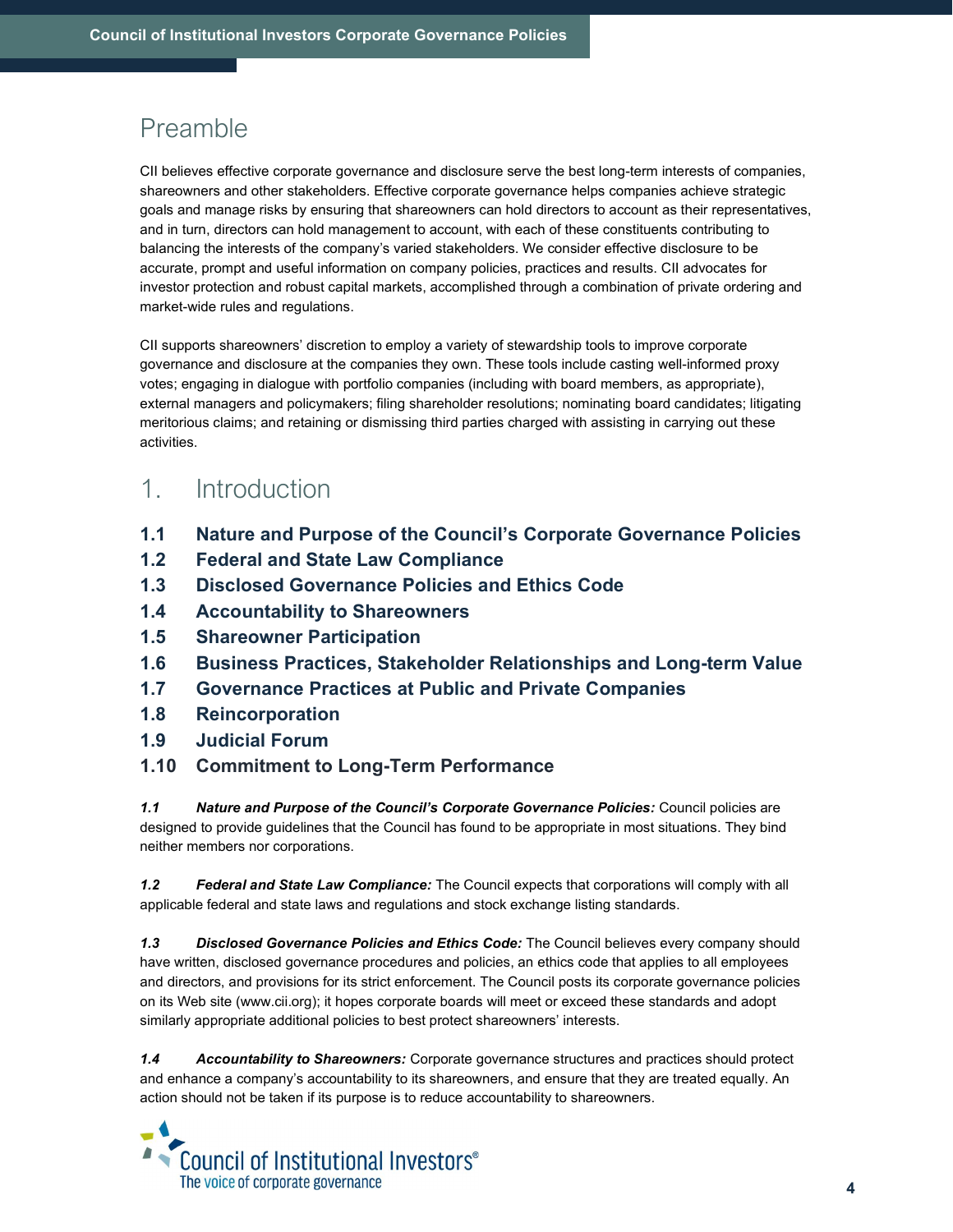1.5 Shareowner Participation: Shareowners should have meaningful ability to participate in and vote on the major fundamental decisions that affect corporate viability, and meaningful opportunities to suggest or nominate director candidates and to suggest processes and criteria for director selection and evaluation. Shareowners also should have meaningful ability to propose bylaw amendments that become effective upon the approval of a majority of outstanding shares.

1.6 Business Practices, Stakeholder Relationships and Long-term Value: CII believes companies should adhere to responsible, ethical business practices and good corporate citizenship. Promotion, adoption and effective implementation of guidelines for the responsible conduct of business and business relationships are consistent with the fiduciary responsibility of protecting long-term investment interests.

Customers, workers, suppliers, creditors, communities and regulators make critical contributions to companies' ability to generate long-term value for shareowners, and maintaining constructive relationships with these stakeholders is essential.

Companies should establish clear guidelines and policies, and provide substantive, comparable and reliable information that enhances investors' understanding of how they manage material stakeholder relationships.

1.7 Governance Practices at Public and Private Companies: Publicly traded companies, private companies and companies in the process of going public should practice good governance. General members of venture capital, buyout and other private equity funds should encourage companies in which they invest to adopt long-term corporate governance provisions that are consistent with the Council's policies.

1.8 Reincorporation: U.S. companies should not reincorporate to offshore locations where corporate governance structures are weaker, which reduces management accountability to shareowners.

1.9 Judicial Forum: Companies should not attempt to restrict the venue for shareowner claims by adopting charter or bylaw provisions that seek to establish an exclusive forum. Nor should companies attempt to bar shareowners from the courts through the introduction of forced arbitration clauses.

1.10 Commitment to Long-Term Performance: CII encourages companies to resist both internal and external short-term pressure and thinking, to prioritize creating sustainable value over the long run through long-term investment and to engage with shareholders with long-term ownership and investment horizons.

# 2. The Board of Directors

- 2.1 Annual Election of Directors
- 2.2 Director Elections
- 2.3 Independent Board
- 2.4 Independent Chair/Lead Director
- 2.5 All-independent Board Committees
- 2.6 Board Accountability to Shareowners
- 2.7 Board's Role in Risk Oversight
- 2.8 Board/Director Succession Planning and Evaluation
- 2.9 CEO Succession Planning
- 2.10 "Continuing Directors"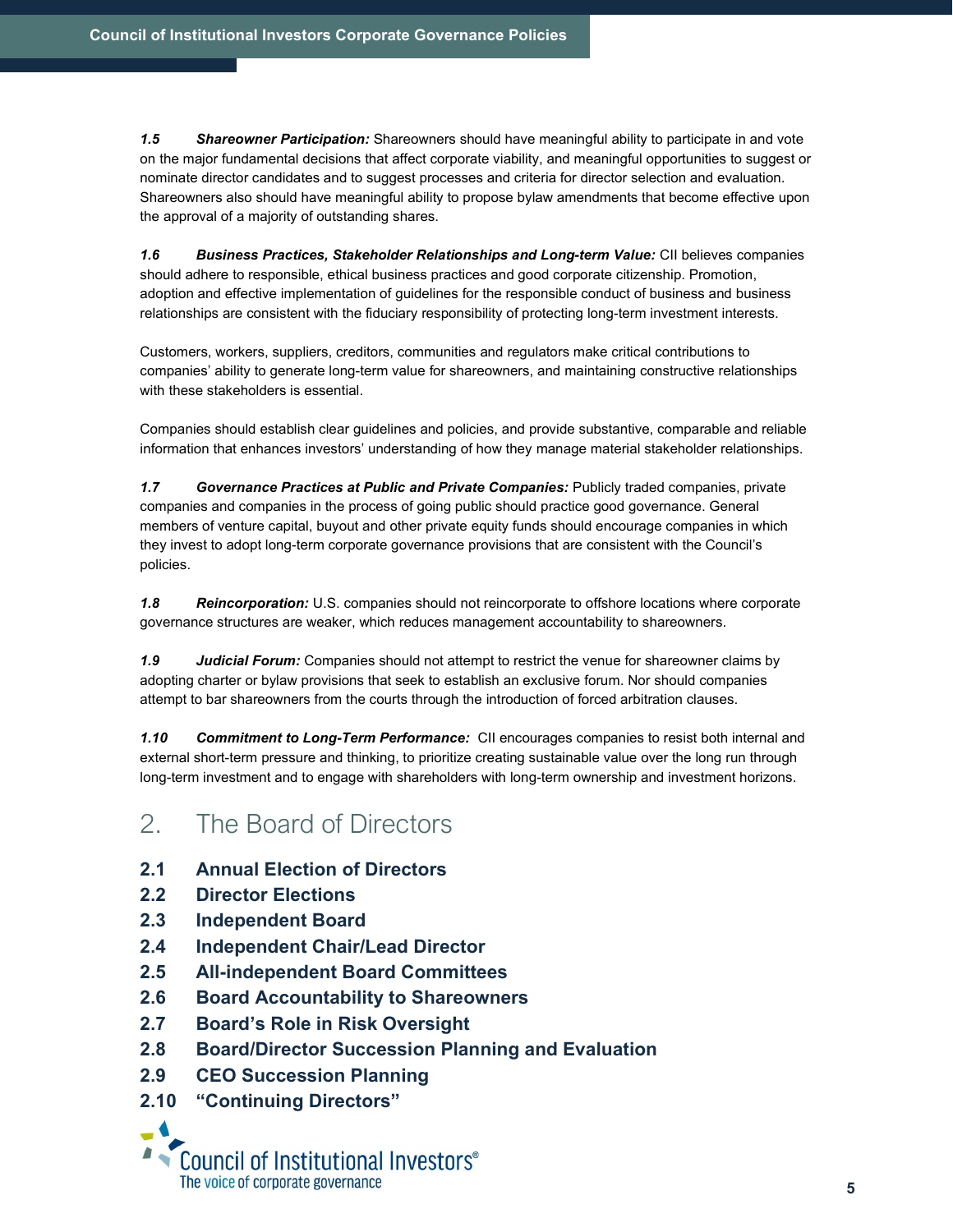- 2.11 Board Size and Service
- 2.12 Board Operations
- 2.13 Auditor Independence
- 2.14 Charitable and Political Contributions

### 2.15 Directors with Conflicts

2.1 Annual Election of Directors: All directors should be elected annually. Boards should not be classified (staggered).

2.2 Director Elections: Directors in uncontested elections should be elected by a majority of the votes cast. In contested elections, plurality voting should apply. An election is contested when there are more director candidates than there are available board seats. To facilitate the shareholder voting franchise, the opposing sides engaged in a contested election should utilize a proxy card naming all managementnominees and all shareholder-proponent nominees, providing every nominee equal prominence on the proxy card.

Directors who fail to receive the support of a majority of votes cast in an uncontested election should step down from the board and not be reappointed. A modest transition period may be appropriate under certain circumstances, such as for directors keeping the company in compliance with legal or listing standards. But any director who does not receive the majority of votes cast should leave the board as soon as practicable.

2.3 Independent Board: At least two-thirds of the directors should be independent; their seat on the board should be their only non-trivial professional, familial or financial connection to the corporation, its chairman, CEO or any other executive officer. The company should disclose information necessary for shareowners to determine whether directors qualify as independent. This information should include all of the company's financial or business relationships with and payments to directors and their families and all significant payments to companies, non-profits, foundations and other organizations where company directors serve as employees, officers or directors (see Council definition of independent director, Section 7, below).

2.4 Independent Chair/Lead Director: The board should be chaired by an independent director. The CEO and chair roles should only be combined in very limited circumstances; in these situations, the board should provide a written statement in the proxy materials discussing why the combined role is in the best interests of shareowners, and it should name a lead independent director who should have approval over information flow to the board, meeting agendas and meeting schedules to ensure a structure that provides an appropriate balance between the powers of the CEO and those of the independent directors.

Other roles of the lead independent director should include chairing meetings of non-management directors and of independent directors, presiding over board meetings in the absence of the chair, serving as the principle liaison between the independent directors and the chair and leading the board/director evaluation process. Given these additional responsibilities, the lead independent director should expect to devote a greater amount of time to board service than the other directors.

2.5 All-independent Board Committees: Companies should have audit, nominating and compensation committees, and all members of these committees should be independent. The board (not the CEO) should appoint the committee chairs and members. Committees should be able to select their own service providers. Some regularly scheduled committee meetings should be held with only the committee members (and, if appropriate, the committee's independent consultants) present. The process by which committee members and chairs are selected should be disclosed to shareowners.

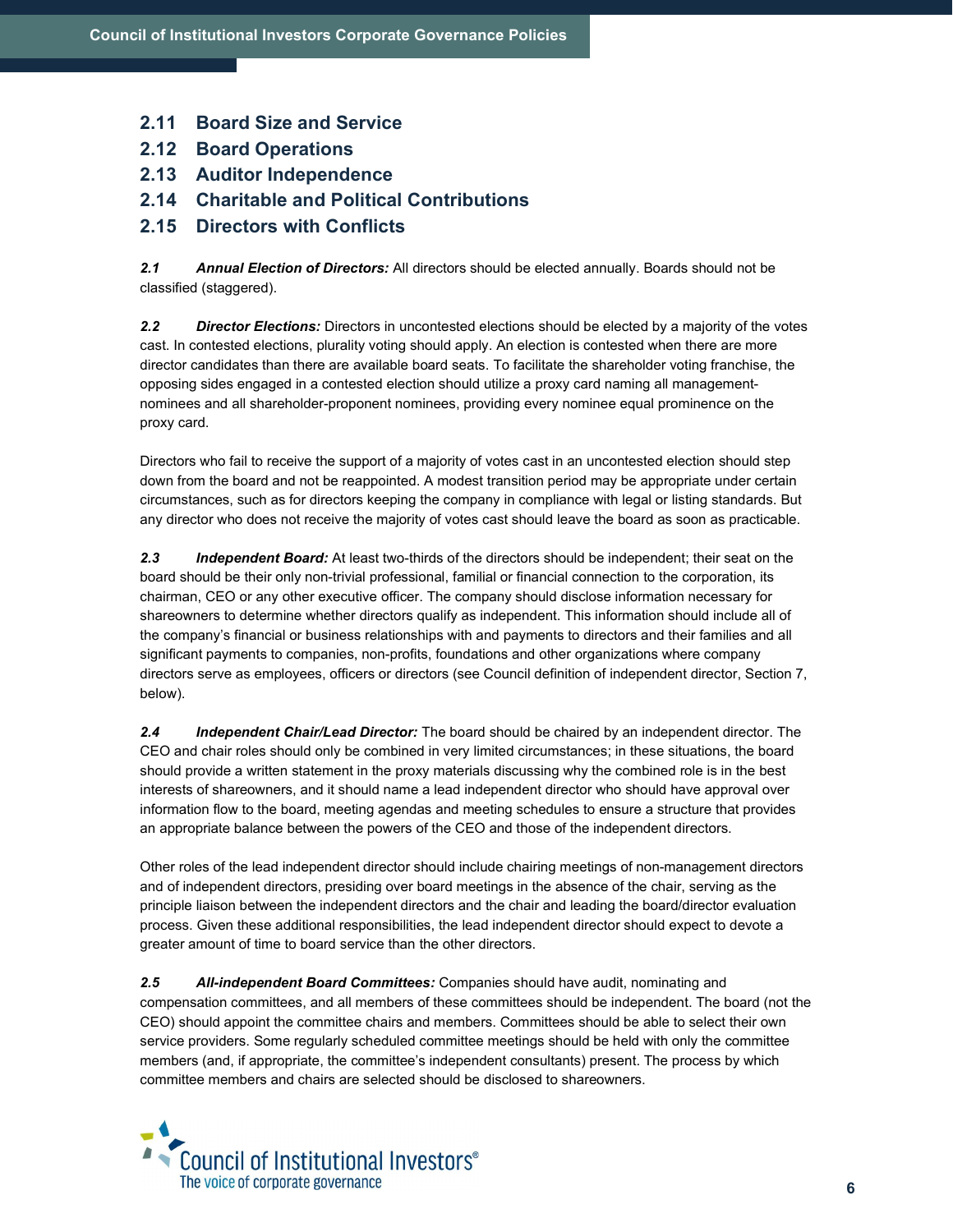### 2.6 Board Accountability to Shareowners

2.6a Majority Shareowner Votes: Boards should take actions recommended in shareowner proposals that receive a majority of votes cast for and against. If shareowner approval is required for the action, the board should seek a binding vote on the action at the next shareowner meeting.

2.6b Interaction with Shareowners: Directors should respond to communications from shareowners and should seek shareowner views on important governance, management and performance matters. To accomplish this goal, all companies should establish board-shareowner communications policies. Such policies should disclose the ground rules by which directors will meet with shareowners. The policies should also include postal mail and email contact information for at least one independent director (but preferably for the independent board chair and/or the independent lead director and the independent chairs of the audit, compensation and nominating committees). Companies should also establish mechanisms by which shareowners with non-trivial concerns can communicate directly with all directors. Policies requiring that all director communication go through a member of the management team should be avoided unless they are for record-keeping purposes. In such cases, procedures documenting receipt and delivery of the request to the board and its response must be maintained and made available to shareowners upon request. Directors should have access to all communications. Boards should determine whether outside counsel should be present at meetings with shareowners to monitor compliance with disclosure rules.

All directors should attend the annual shareowners' meetings and be available, when requested by the chair, to answer shareowner questions. During the annual general meeting, shareowners should have the right to ask questions, both orally and in writing. Directors should provide answers or discuss the matters raised, regardless of whether the questions were submitted in advance. While reasonable time limits for questions are acceptable, the board should not ignore a question because it comes from a shareowner who holds a smaller number of shares or who has not held those shares for a certain length of time.

2.7 Board's Role in Strategy and Risk Oversight: The board has a fiduciary responsibility to oversee company performance and the management of strategy and risks. The CEO is responsible for the development of strategy, in cooperation and consultation with the board, including recognizing and planning for opportunities and risks that impact the company. A core function of the board is to oversee the performance of the CEO to ensure that an optimal strategy is pursued and appropriate risk mitigation policies are adopted and executed. The board should (1) monitor a company's risk management philosophy and risk appetite; (2) understand and ensure risk management practices for the company; (3) regularly review risks in relation to the risk appetite; and (4) evaluate how management responds to the most significant risks.

In assessing the company's risk profile, the board should consider company-specific dynamics as well as risks across the industry and any systemic risks. Material risks can stem from many aspects of the business, including, but not limited to, the management of: capital structure, human capital, supply chain relationships, executive compensation, cybersecurity and climate change. While boards organize and divide the risk oversight function in a variety of ways, all directors share ultimate responsibility for effective risk oversight. The board must evaluate the company's strategy, taking account of material risks, and be willing to take corrective action if the CEO's performance in this role is inadequate.

Effective board oversight of strategy and risk requires regular, meaningful communication between the board and management, among board members and committees, and between the board and any outside advisers it consults, about the company's material risks and risk management processes. The board should

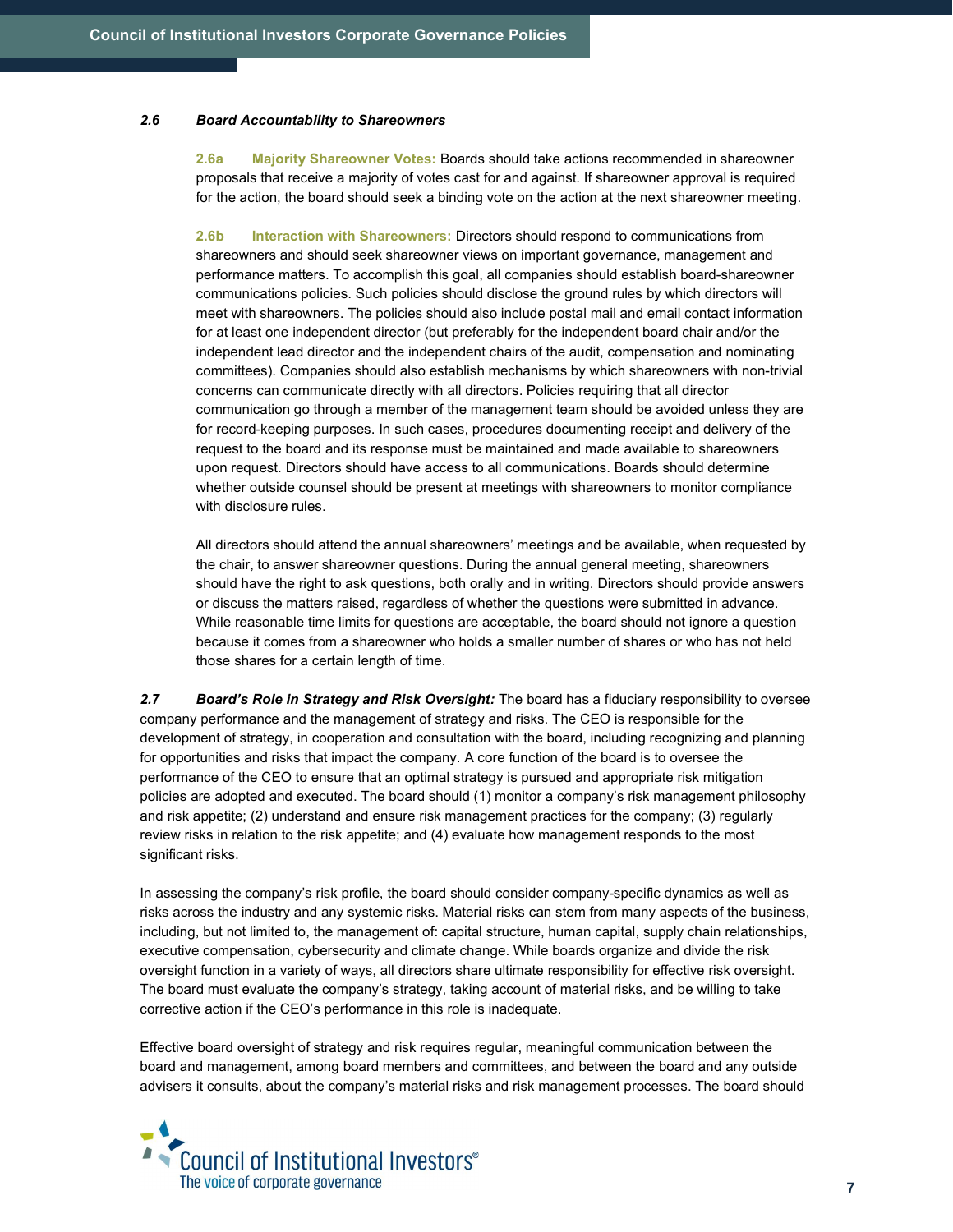disclose to shareowners, at least annually, sufficient information to enable them to assess whether the board is carrying out its oversight responsibilities effectively.

### 2.8 Board/Director Succession Planning and Evaluation

2.8a Board Refreshment and Succession Planning: The board should implement and disclose a board succession plan that involves preparing for future board refreshment, board leadership, committee assignment rotations, committee chair nominations, overall implementation of the company's long-term business plan and any changes in strategy. Nominating committees should monitor board composition for the distribution of skillsets, backgrounds and tenure on the board, and heed the results of board evaluations to ensure the board equips itself with competencies and experiences that will further the company's strategic goals. Boards should establish clear procedures to encourage and consider board nomination suggestions from longterm shareowners. The board should respond positively to shareowner requests seeking to discuss incumbent and potential directors.

2.8b Board Diversity: The Council supports a diverse board. The Council believes a diverse board has benefits that can enhance corporate financial performance, particularly in today's global market place. Nominating committee charters, or equivalent, ought to reflect that boards should be diverse, including such considerations as background, experience, age, race, gender, ethnicity, and culture.

2.8c Evaluation of Directors: Boards should review their own performance periodically. That evaluation should include a review of the performance and qualifications of any director who received "against" votes from a significant number of shareowners or for whom a significant number of shareowners withheld votes.

2.8d Board and Committee Meeting Attendance: Absent compelling and stated reasons, directors who attend fewer than 75 percent of board and board-committee meetings for two consecutive years should not be renominated. Companies should disclose individual director attendance figures for board and committee meetings. Disclosure should distinguish between inperson and telephonic attendance. Excused absences should not be categorized as attendance.

2.9 CEO and Management Succession Planning: The board should approve and maintain a detailed CEO succession plan and publicly disclose the essential features, including but not limited to: the roles of the board as a whole, various board committees and the incumbent CEO in the succession process; capabilities in the next CEO that would align with the company's long-term strategy; measures undertaken to identify candidates from both internal and external candidate pools; and processes to identify and include diverse candidates.

An integral facet of management succession planning involves collaboration between the board and the current chief executive to develop and/or recruit the next generation of leaders. Boards should: (1) make sure that robust leadership recruitment and development programs are in place; (2) ensure that those programs source and develop leaders not exclusively from within their own ranks, but also from a broad and diverse candidate pool; and (3) carefully identify multiple candidates for the CEO role specifically, well before the position needs to be filled. To that end, the plan should address both short and long-term succession scenarios.

2.10 "Continuing Directors": Corporations should not adopt so-called "continuing director" provisions (also known as "dead-hand" or "no-hand" provisions, which are most commonly seen in connection with a potential change in control of the company) that allow board actions to be taken only by: (1) those continuing

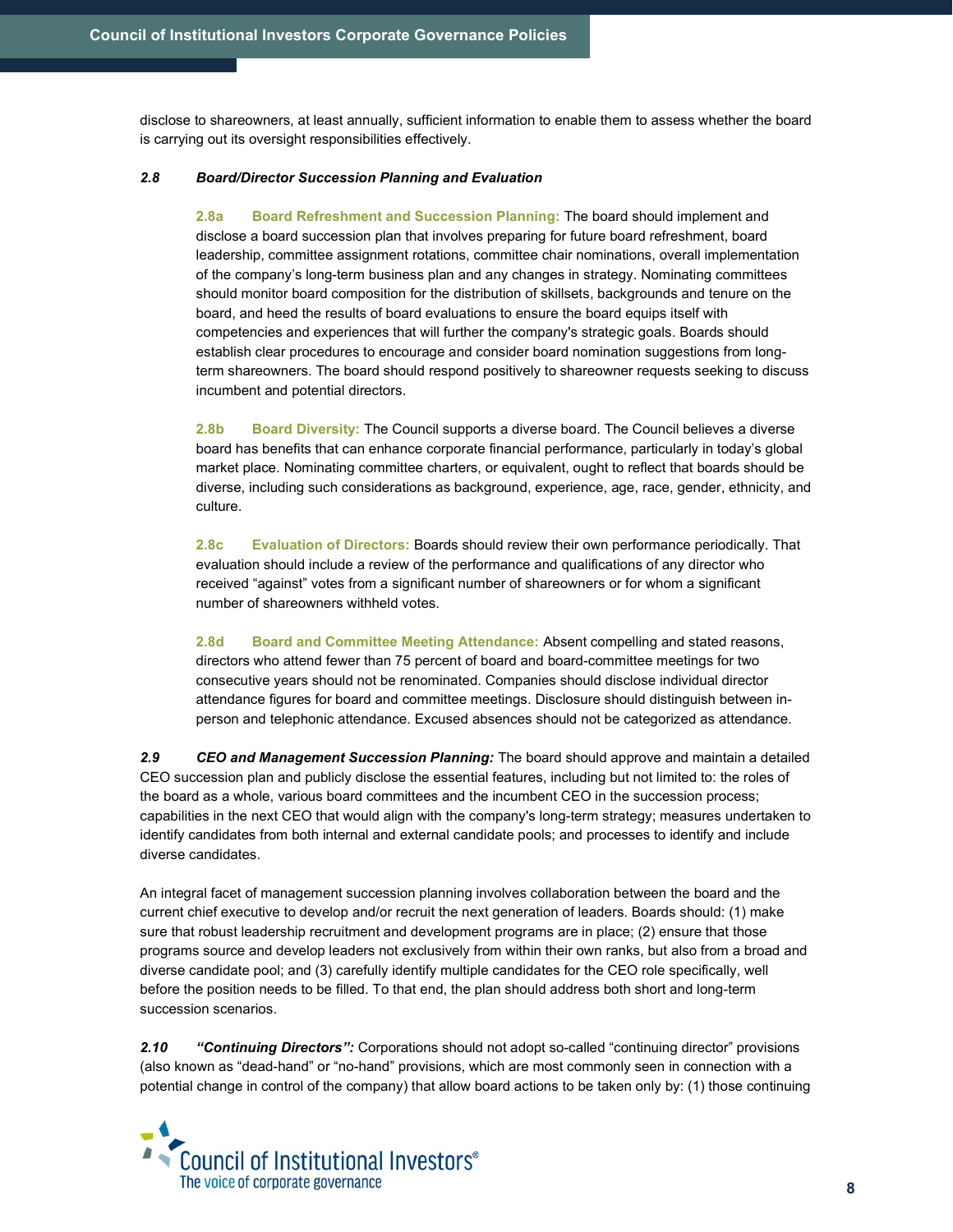directors who were also in office when a specified event took place or (2) a combination of continuing directors plus new directors who are approved by such continuing directors.

2.11 Board Size and Service: Absent compelling, unusual circumstances, a board should have no fewer than five and no more than 15 members (not too small to maintain the needed expertise and independence, and not too large to function efficiently). Shareowners should be allowed to vote on any major change in board size.

Companies should establish and publish guidelines specifying on how many other boards their directors may serve. Absent unusual, specified circumstances, directors with full-time jobs should not serve on more than two other boards. Currently serving CEOs should not serve as a director of more than one other company, and then only if the CEO's own company is in the top half of its peer group. No other director should serve on more than five for-profit company boards.

### 2.12 Board Operations

2.12a Informed Directors: Directors should receive training from independent sources on their fiduciary responsibilities and liabilities. Directors have an affirmative obligation to become and remain independently familiar with company operations; they should not rely exclusively on information provided to them by the CEO to do their jobs. Directors should be provided meaningful information in a timely manner prior to board meetings and should be allowed reasonable access to management to discuss board issues. The board should periodically assess whether directors feel they have sufficient information to make well-informed decisions and reasonable access to management on matters relevant to shareowner value. For ease of implementation, such assessment may be incorporated into existing director surveys.

2.12b Director Rights Regarding Board Agenda: Any director should be allowed to place items on the board's agenda.

2.12c Executive Sessions: The independent directors should hold reqularly scheduled executive sessions without any of the management team or its staff present.

### 2.13 Auditor Independence

2.13a Audit Committee Responsibilities Regarding Independent Auditors: The audit committee should fully exercise its authority to hire, compensate, oversee and, if necessary, terminate the company's independent auditor. In doing so, the committee should take proactive steps to promote auditor independence and audit quality. Even in the absence of egregious reasons, the committee should consider the appropriateness of periodically changing the auditor, bearing in mind factors that include, but are not limited to:

- the auditor's tenure as independent auditor of the company
- the presence of former audit partners, managers or senior officers in financial reporting or executive positions at the company, or former financial executives of the company in lead offices performing audit work on the company
- directors' relationships with the auditor, including through directors' employer and service on other audit committees
- the proportion of total fees attributable to non-audit services, and a determination of why these services could not have been provided by another party to safeguard the auditor's independence
- the completeness, timeliness and clarity of the annual letter to the audit committee discussing the independence of the auditor
- Council of Institutional Investors® The voice of corporate governance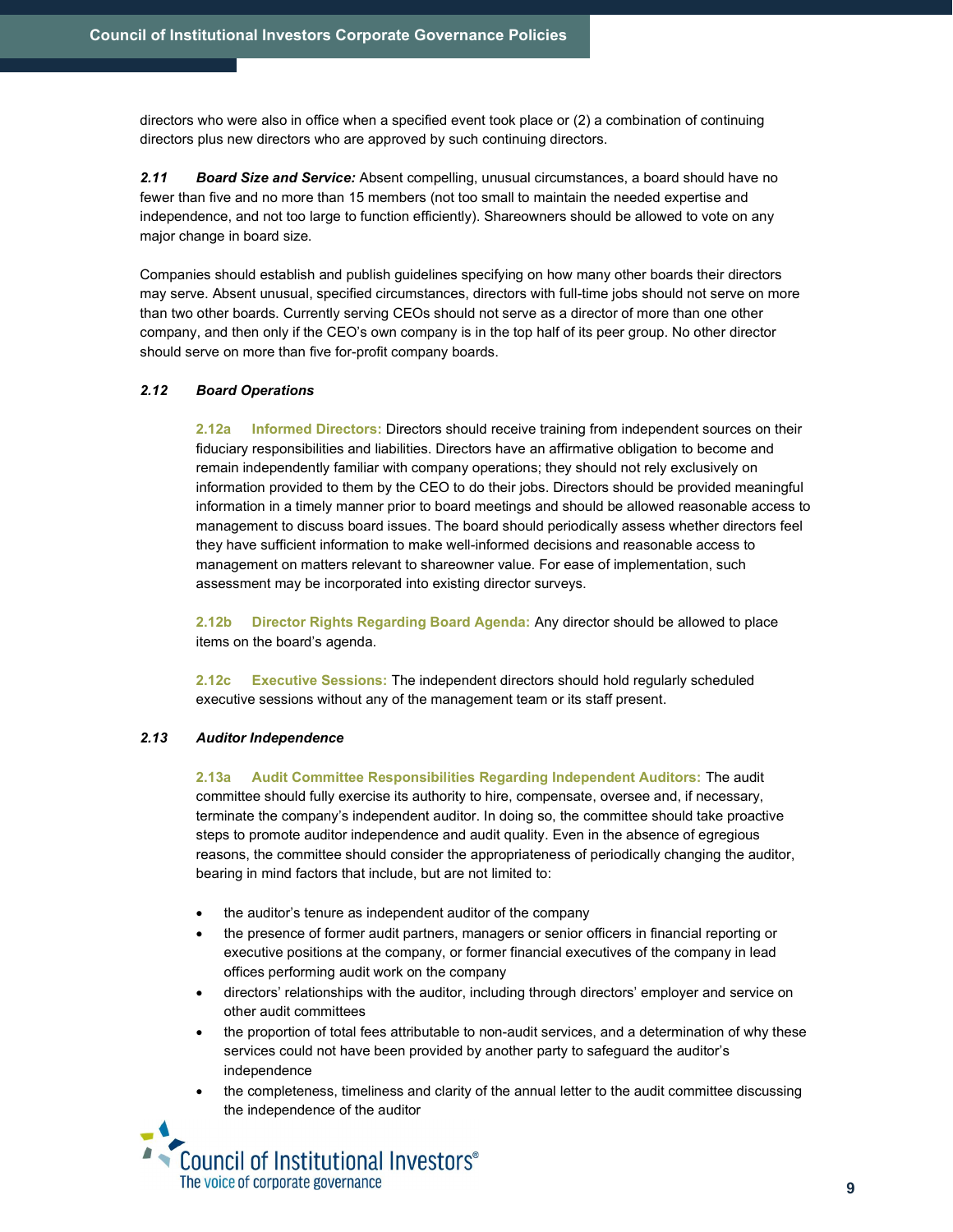- the significance of the audit and total fees to the lead office and engagement partner performing the independent audit
- the quality and frequency of communication from the auditor to the audit committee
- the experience, expertise and professional skepticism of the audit partner, manager and senior personnel assigned to the audit, and the extent of their involvement in performing the audit
- the incidence and circumstances surrounding a financial restatement, whether at the company or at another company audited by the same firm
- the incidence and circumstances surrounding the reporting of a material weakness in internal controls by the auditor
- the clarity, utility and insights provided in the auditor's report and the auditor's letter to management in relation to the audit
- the level of transparency and robustness of the audit firm with the audit committee and investors, including with respect to audit quality indicators, governance practices and underlying principles, and the financial stability of the audit firm
- enforcement actions (in process or completed), inspection results and fines levied by the Public Company Accounting Oversight Board or other regulators
- the track record of the lead partners and the extent of their professional commitments, as provided upon request or observable through disclosure or signature of the lead partner on the auditor's report
- reasons cited by other companies for discontinuing their engagement of the same audit partner and/or auditor
- the results of annual auditor performance reviews by audit committee members
- the availability of a replacement for the existing auditor with the requisite experience and staffing required by professional standards to perform a quality audit
- the auditor's position on whether it requires the inclusion of an arbitration clause that would place limitations on investors' ability to recover damages they have incurred

Investors are the "customers" and end users of financial statements and disclosures in the public capital markets. Both the audit committee and the auditor should recognize this principle.

The audit committee report should provide meaningful information to investors about how the committee carries out its responsibilities. The report should include an explanation of how the committee carries out its auditor compensation responsibilities in consideration of audit quality objectives. The report should include a fact specific explanation for not changing the company's auditor if the committee chooses to renew the engagement of an auditor with more than 10 consecutive years of service, or if the auditor is retained despite knowledge of substantive deficiencies identified during the committee's review of the considerations described above.

2.13b Competitive Bids: The audit committee should seek competitive bids for the external audit engagement at least every five years.

2.13c Non-audit Services: A company's external auditor should not perform any non-audit services for the company, except those, such as attest services, that are required by statute or regulation to be performed by a company's external auditor.

2.13d Audit Committee Charters: The proxy statement should include a copy of the audit committee charter and a statement by the audit committee that it has complied with the duties outlined in the charter.

2.13e Liability of Outside Auditors: Companies should not agree to limit the liability of outside auditors.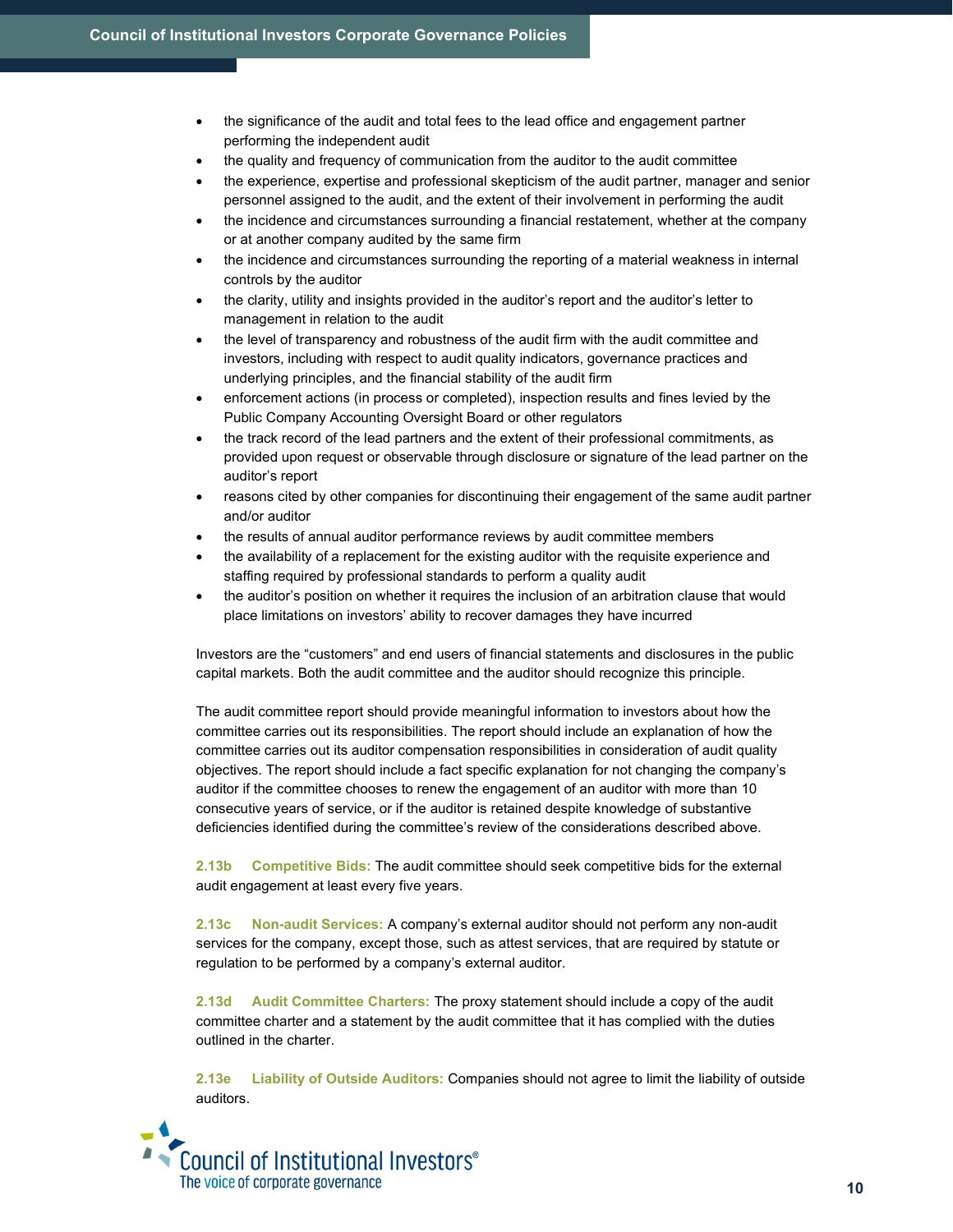2.13f Shareowner Votes on the Board's Choice of Outside Auditor: Audit committee charters should provide for annual shareowner votes on the board's choice of independent, external auditor. In practice, if the board's selection fails to achieve the support of a significant majority, such as 80%, of the for-and-against votes cast, the audit committee should: (1) ) solicit the views of major shareowners to determine why a meaningful minority of shareowners dissented from ratification and (2) take the shareowners' views into considerations and reconsider its choice of auditor.

2.13g Disclosure of Reasons Behind Auditor Changes: The audit committee should publicly provide to shareowners a plain-English explanation of the reasons for a change in the company's external auditors. At a minimum, this disclosure should be contained in the same Securities and Exchange Commission (SEC) filing that companies are required to submit within four days of an auditor change.

### 2.14 Charitable and Political Contributions

2.14a Board Monitoring, Assessment and Approval: The board of directors should monitor, assess and approve all charitable and political contributions (including trade association contributions) made by the company. The board should only approve contributions that are consistent with the interests of the company and its shareowners. The terms and conditions of such contributions should be clearly defined and approved by the board.

2.14b Disclosure: The board should develop and disclose publicly its guidelines for approving charitable and political contributions. The board should disclose on an annual basis the amounts and recipients of all monetary and non-monetary contributions made by the company during the prior fiscal year. Any expenditures earmarked for political or charitable activities that were provided to or through a third-party should be included in the report.

2.15 Directors with Conflicts: A director with a conflict of interest in a matter before the board should immediately communicate all facts about the conflict and abstain from voting on the matter.

Deliberation on the matter should take place only among non-conflicted directors. The content of the deliberations, both verbal and written, should not be shared with the conflicted director.

Prior to deliberation, the non-conflicted directors should have discretion to invite the conflicted director to share information that could help inform the vote. The conflicted director should comply if such communication is not prohibited by contract or law.

# 3. Shareowner Voting Rights

- 3.1 Right to Vote is Inviolate
- 3.2 Access to the Proxy
- 3.3 One Share, One Vote
- 3.4 Advance Notice, Holding Requirements and Other Provisions
- 3.5 Confidential Voting
- 3.6 Voting Requirements

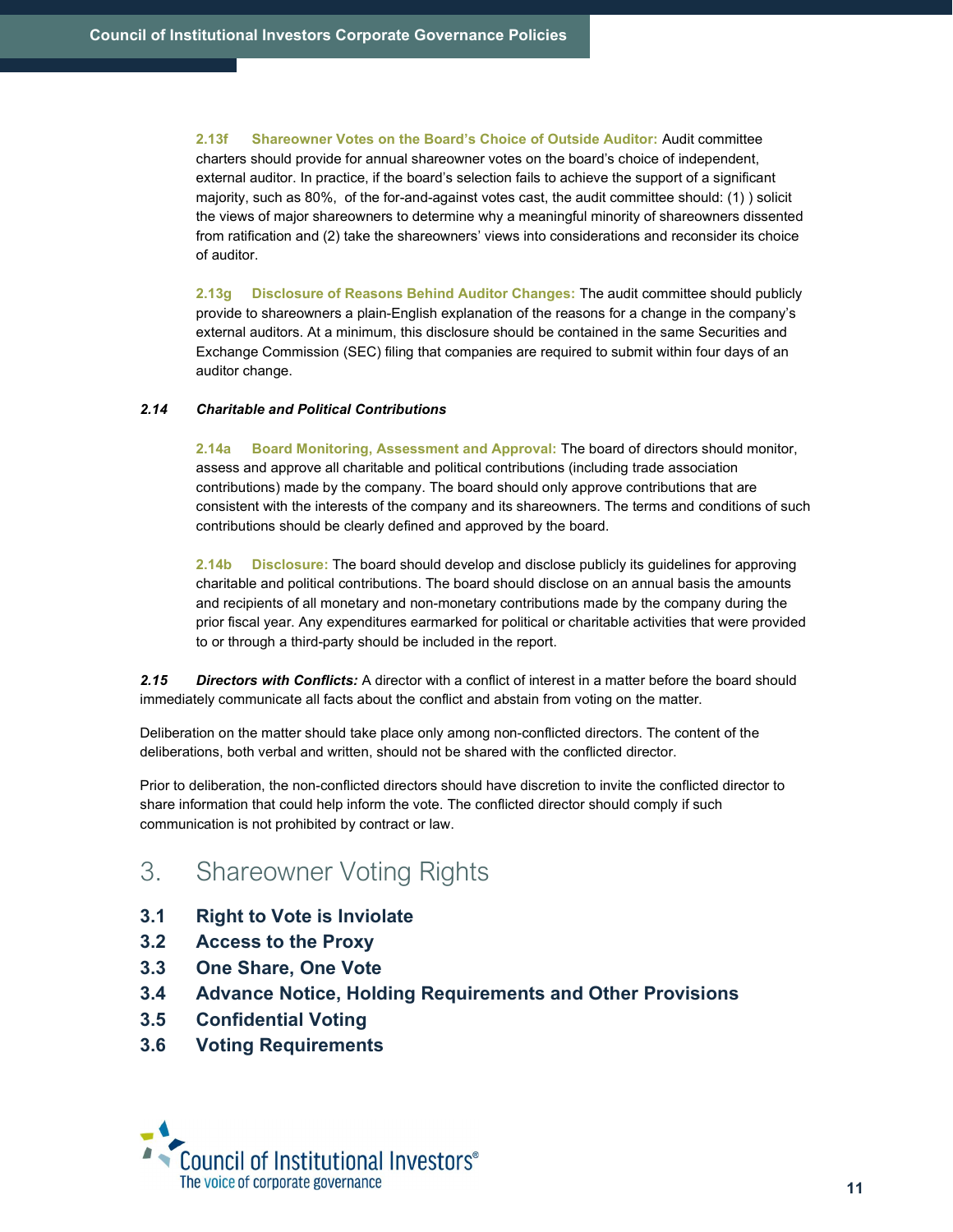# 3.7 Broker Votes

## 3.8 Bundled Voting

3.1 Right to Vote is Inviolate: A shareowners' right to vote is inviolate and should not be abridged.

3.2 Access to the Proxy: Companies should provide access to management proxy materials for a long-term investor or group of long-term investors owning in aggregate at least three percent of a company's voting stock, to nominate less than a majority of the directors. Eligible investors must have owned the stock for at least two years. Company proxy materials and related mailings should provide equal space and equal treatment of nominations by qualifying investors.

To allow for informed voting decisions, it is essential that investors have full and accurate information about access mechanism users and their director nominees. Therefore, shareowners nominating director candidates under an access mechanism should adhere to the same SEC rules governing disclosure requirements and prohibitions on false and misleading statements that currently apply to proxy contests for board seats.

3.3 Voting Rights: Each share of common stock should have one vote. Corporations should not have classes of common stock with disparate voting rights. Authorized, unissued preferred shares that have voting rights to be set by the board should not be issued without shareowner approval.

3.4 Advance Notice, Holding Requirements and Other Provisions: Advance notice bylaws, holding requirements, disclosure rules and any other company imposed regulations on the ability of shareowners to solicit proxies beyond those required by law should not be so onerous as to deny sufficient time, limit the pool of eligible candidates, or otherwise make it impractical for shareowners to submit nominations or proposals and distribute supporting proxy materials.

3.5 Confidential Voting: All proxy votes should be confidential, with ballots counted by independent tabulators. Confidentiality should be automatic, permanent and apply to all ballot items. Rules and practices concerning the casting, counting and verifying of shareowner votes should be clearly disclosed.

3.6 Voting Requirements: A majority vote of common shares outstanding should be sufficient to amend company bylaws or take other action that requires or receives a shareowner vote. Supermajority votes should not be required. A majority vote of common shares outstanding should be required to approve:

- Major corporate decisions concerning the sale or pledge of corporate assets that would have a material effect on shareowner value. Such a transaction will automatically be deemed to have a material effect if the value of the assets exceeds 10 percent of the assets of the company and its subsidiaries on a consolidated basis:
- The corporation's acquisition of five percent or more of its common shares at above-market prices other than by tender offer to all shareowners;
- Poison pills;
- Abridging or limiting the rights of common shares to: (1) vote on the election or removal of directors or the timing or length of their term of office or (2) nominate directors or propose other action to be voted on by shareowners or (3) call special meetings of shareowners or take action by written consent or change the procedure for fixing the record date for such action; and
- Issuing debt to a degree that would excessively leverage the company and imperil its long-term viability.

3.7 Broker Votes: Uninstructed broker votes and abstentions should be counted only for purposes of a quorum.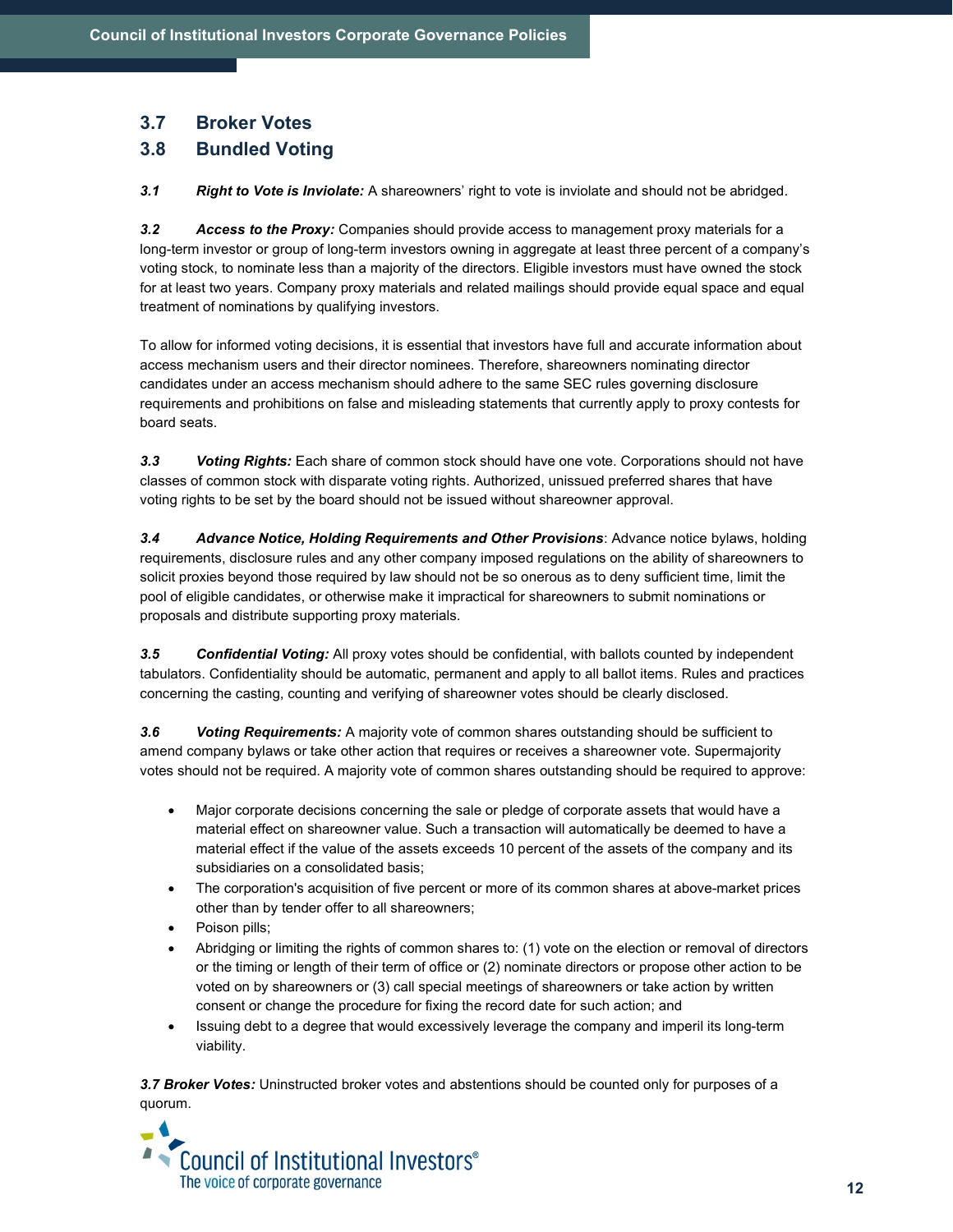3.8 Bundled Voting: Shareowners should be allowed to vote on unrelated issues separately. Individual voting issues (particularly those amending a company's charter), bylaws or anti-takeover provisions should not be bundled.

# 4. Shareowner Meetings

- 4.1 Selection and Notification of Meeting Time and Location
- 4.2 Shareowner Rights to Call Special Meetings
- 4.3 Record Date and Ballot Item Disclosure
- 4.4 Timely Disclosure of Voting Results
- 4.5 Election Polls
- 4.6 Meeting Adjournment and Extension
- 4.7 Electronic Meetings
- 4.8 Director Attendance

4.1 Selection and Notification of Meeting Time and Location: Corporations should make shareowners' expense and convenience primary criteria when selecting the time and location of shareowner meetings. Appropriate notice of shareowner meetings, including notice concerning any change in meeting date, time, place or shareowner action, should be given to shareowners in a manner and within time frames that will ensure that shareowners have a reasonable opportunity to exercise their franchise.

4.2 Shareowner Rights to Call Special Meetings: Shareowners should have the right to call special meetings.

4.3 Record Date and Ballot Item Disclosure: To promote the ability of shareowners to make informed decisions regarding whether to recall loaned shares: (1) shareowner meeting record dates should be disclosed as far in advance of the record date as possible, and (2) proxy statements should be disclosed before the record date passes whenever possible.

4.4 Timely Disclosure of Voting Results: A company should broadly and publicly disclose in a timely manner the final results of votes cast at annual and special meetings of shareowners. Whenever possible, preliminary results should be announced at the annual or special meeting of shareowners.

4.5 **Election Polls:** Polls should remain open at shareowner meetings until all agenda items have been discussed and shareowners have had an opportunity to ask and receive answers to questions concerning them.

4.6 Meeting Adjournment and Extension: Companies should not adjourn a meeting for the purpose of soliciting more votes to enable management to prevail on a voting item. A meeting should only be extended for compelling reasons such as vote fraud, problems with the voting process or lack of a quorum.

4.7 **Electronic Meetings:** Except in circumstances where providing an in-person option would necessitate postponing or delaying the meeting date, companies should hold shareowner meetings by remote communication (so-called "virtual" meetings) only as a supplement to traditional in-person shareowner meetings, not as a substitute.

Companies incorporating virtual technology into their shareowner meeting should use it as a tool for broadening, not limiting, shareowner meeting participation. With this objective in mind, a virtual option, if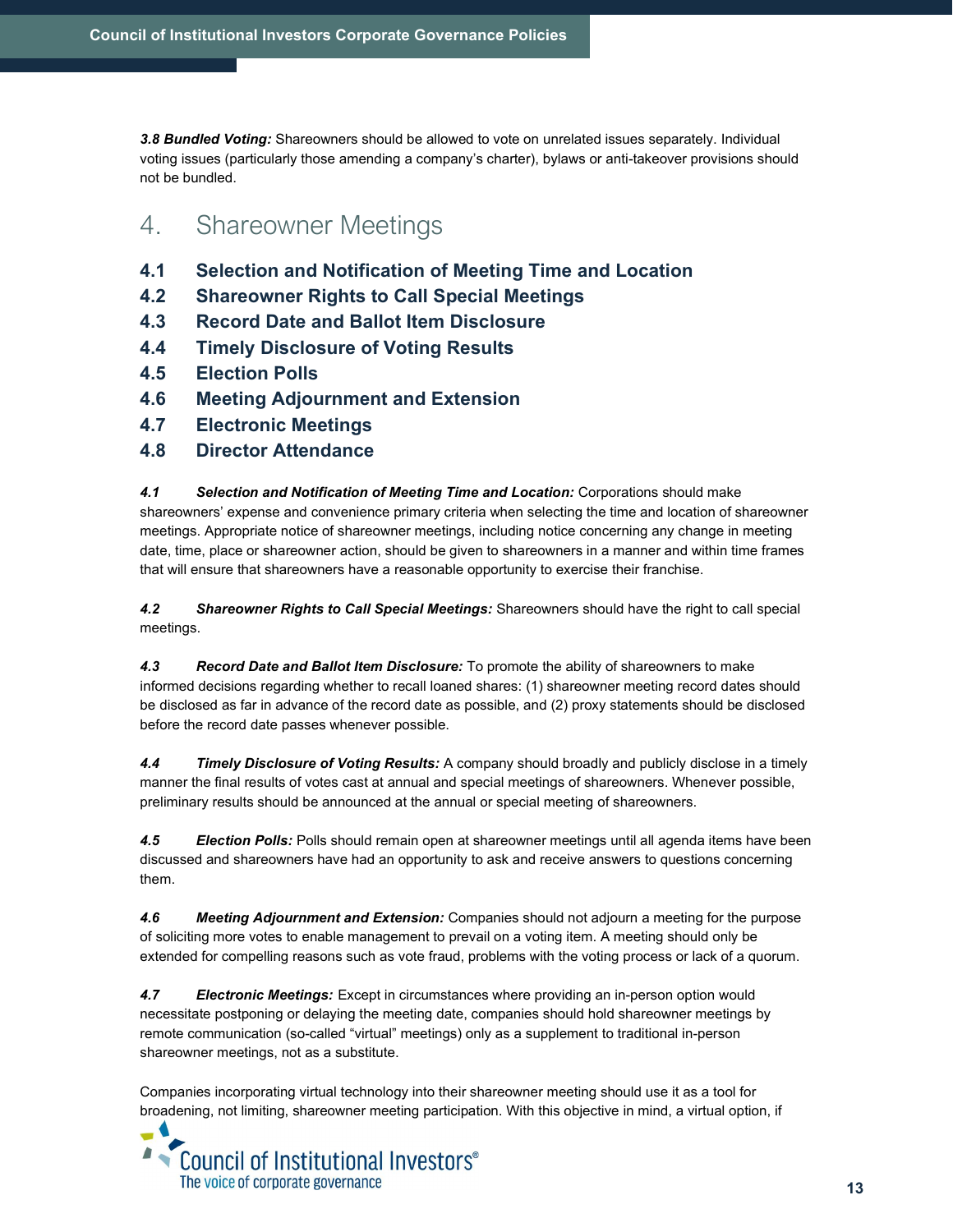used, should facilitate the opportunity for remote attendees to participate in the meeting to the same degree as in-person attendees.

Virtual-only shareholder meetings do not exist in a virtual vacuum. Any bona fide shareholder who desires to be in the physical room from which the chair conducts a virtual-only meeting should have the choice to do so, provided the shareholder complies with reasonable admission requirements.

4.8 Director Attendance: As noted in Section 2, "The Board of Directors," all directors should attend the annual shareowners' meeting and be available, when requested by the chair, to respond directly to oral or written questions from shareowners.

- 5. Executive Compensation
- 5.1 Core Objectives of Executive Pay
- 5.2 Governance of Compensation
- 5.3 Transparency of Compensation
- 5.4 Peers
- 5.5 Elements of Compensation
- 5.6 Stock Ownership Guidelines
- 5.7 Poor Pay Practices

5.1 Core Objectives of Executive Pay: Executive compensation should be designed to attract, retain and incentivize executive talent for the purpose of building long-term shareholder value and promoting longterm strategic thinking. CII considers "the long-term" to be at least five years. Executive rewards should be generally commensurate with long-term return to the company's owners. Rewarding executives based on broad measures of performance may be appropriate in cases where doing so logically contributes to the company's long-term shareholder return.

Executive compensation should be tailored to meet unique company needs and circumstances. A company should communicate the board's basis for choosing each specific form of compensation, including metrics and goals. This may include industry considerations, business lifecycle considerations and other companyspecific factors. Companies should explain how the components of the package tie to the company's core objectives and fit together to a collective end.

Executive compensation should be comprehensible. The compensation committee should consider whether participants, board members and investors are likely to understand the program and each of its components. Compensation practices that committee members would find difficult to explain to investors in reasonable detail are prime candidates for simplification or elimination.

Executive pay should be cost-effective and equitable. It is the job of the board of directors and the compensation committee specifically to ensure that executive compensation programs are effective, reasonable and rational with respect to critical factors such as company performance, industry considerations, risk considerations and compensation paid to other employees.

### 5.2 Governance of Compensation

#### 5.2a Compensation Committee

CII believes that reasonable, appropriately structured executive compensation is a key board responsibility performed mainly through the board's independent compensation committee and informed by annual shareholder say-on-pay votes and engagement with shareholders.

The compensation committee should devote its attention to adopting executive compensation practices that advance the above core objectives and avoiding practices that undermine or obscure them. The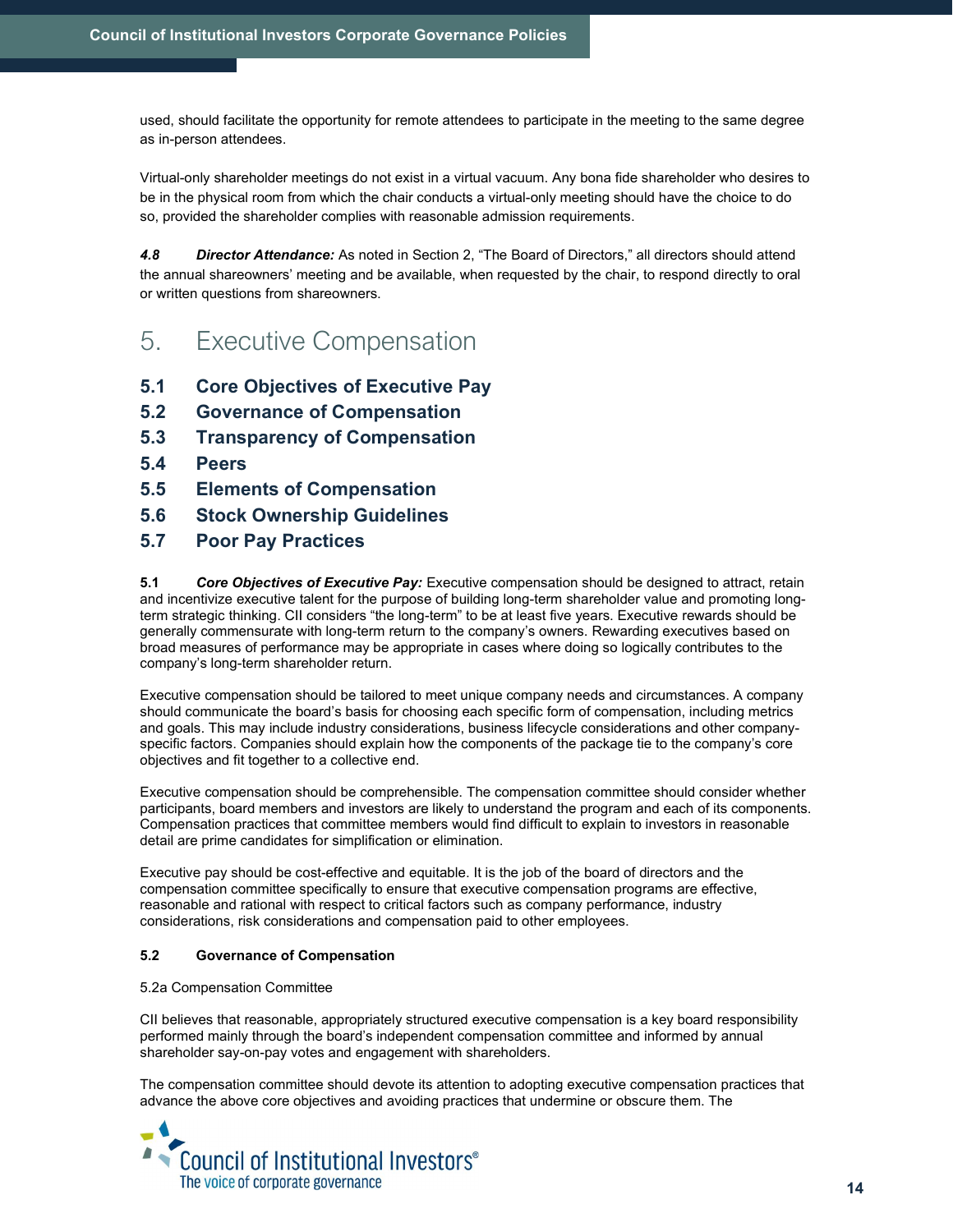compensation committee should recognize that incentives can help or damage long-term shareholder value, with potential harm from pay and pay opportunities that are excessive or not calibrated appropriately for risk.

The committee should ensure that the structure of employee compensation throughout the company is fair, non-discriminatory and forward-looking, and that it motivates, recruits and retains a workforce capable of meeting the company's strategic objectives. The committee should be fully independent and abide by a process that provides for well-informed decision-making without undue influence from management or third parties influenced by management.

The committee should take into consideration employee compensation throughout the company as a reference point for setting executive pay consistent with the company's strategic objectives.

5.2b Independent Consultants and Advisors to the Compensation Committee

The compensation committee should identify, select, retain and, as necessary, terminate outside experts, including consultants, legal advisors and any other advisors as it deems appropriate, including when negotiating contracts with executives. The committee should disclose any management role in identifying or recommending one or more candidates as the committee's compensation consultant. Committees that retain compensation consultants should seek competitive bids at least every five years.

Individual compensation advisors and their firms should be independent of the client company and its executives and should not have conflicts of interest with board members. The independent advisors should report solely to the compensation committee. The committee should annually disclose an assessment of its advisors' independence along with a description of the nature and dollar amounts of services commissioned from the advisors and their firms by the client company's management. Companies should not agree to indemnify or limit the liability of compensation advisors or the advisors' firms.

5.3 **Transparency of Compensation:** Compensation committees should make compensation disclosures (including those in the U.S.-style Compensation Disclosure and Analysis), as clear, straightforward and comprehensible as possible. Each element of pay should be clear to shareholders, especially with respect to any goals, metrics for their achievement and maximum potential total cost.

Descriptions of metrics and goals in the proxy statement should be at least as clear as disclosures described in other investor materials and calls. To the extent that compensation is performance-based, it is critical that investors have information to evaluate the choice of metrics, how those metrics relate to key company strategic goals, and how challenging the goals are. Any intra-period or post hoc discretionary adjustments to awards should be justified, disclosed and fully explained.

5.4 Peers: A committee should design a pay program that is appropriate for that company. Overreliance on benchmarking to peer practices can escalate executive compensation and lead compensation committees to adopt pay practices that may not be optimal for their companies. It makes sense for a compensation committee to understand what peers are doing, but not necessarily to imitate peers. In making reference to peers, it is imperative that compensation committees have a clear-eyed understanding of how peers performed relative to the company.

Compensation committee members have an important responsibility to guard against opportunistic peer group selection. Compensation committees should disclose to investors the basis for the particular peers selected, and should aim for consistency over time with the peer companies they select. If companies use multiple peer groups, the reasons for such an approach should be made clear to investors.

**5.5** Elements of Compensation: A variety of executive compensation approaches are valid, depending on analysis of the company's particular circumstances. Shareowners look to the compensation committee to determine pay approach, but expect clear disclosure to investors on the elements of pay, and why the committee determined to structure pay in a particular manner. Shareowners also look to the compensation committee to set goals, but expect clear disclosure of the goals.

Most U.S. companies provide salary, an annual bonus and a long-term incentive. However, this approach need not be written in stone. It could simplify and sharpen compensation at certain companies to focus pay on salary and a single incentive plan, for example to make an annual award of long-vesting restricted shares or restricted share units. We would expect such an approach to focus on a long-term incentive and alignment, although there may be circumstances for which sharper focus on relatively short-term incentives makes sense (e.g., in some turnaround situations with highly challenging near-term requirements).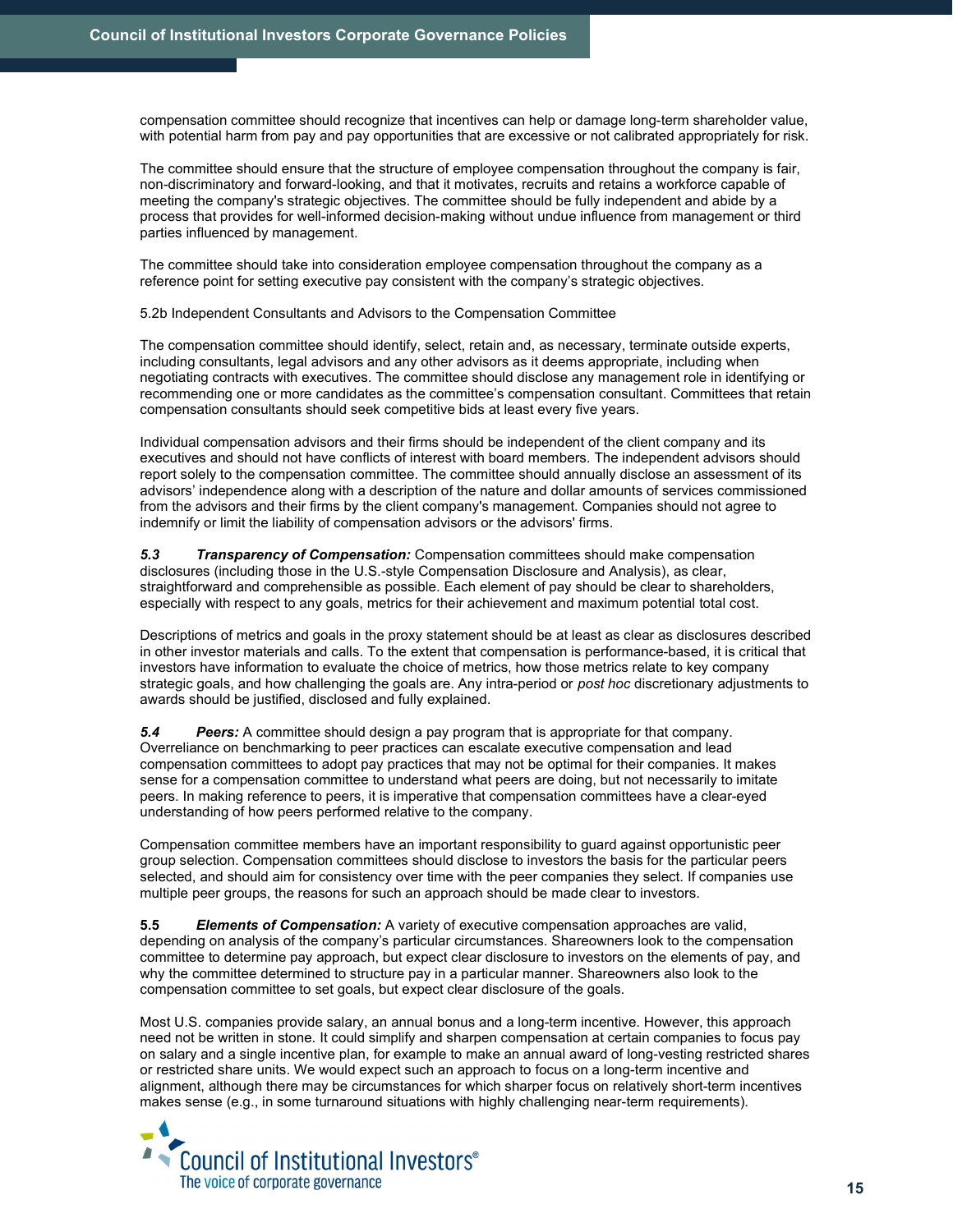#### 5.5a Fixed pay

Fixed pay is a legitimate element of senior executive compensation. Compensation committees should carefully consider and determine the right risk balance for the particular company and executive. It can be appropriate to emphasize fixed pay (which essentially has no risk for the employee) as a significant pay element, particularly where it makes sense to disincentivize "bet the company" risk taking and promote stability. Fixed pay also has the advantage of being easy to understand and value, for the company, the executive and shareholders. That said, compensation committees should set pay considering risk-adjusted value, and so, to the extent that fixed pay is a relatively large element, compensation committees need to moderate pay levels in comparison with what would be awarded with contingent, variable pay.

#### 5.5b Time-vesting restricted stock

For some companies, emphasis on restricted stock with extended, time-based vesting requirements—for example, those that might begin to vest after five years and fully vest over 10 (including beyond employment termination)—may provide an appropriate balance of risk and reward, while providing particularly strong alignment between shareholders and executives.

Extended vesting periods reduce attention to short-term distractions and outcomes. As full-value awards, restricted stock ensures that executives feel positive and negative long-term performance equally, just as shareholders do. Restricted stock is more comprehensible and easier to value than performance-based equity, providing clarity not only to award recipients, but also to compensation committee members and shareholders trying to evaluate appropriateness and rigor of pay plans.

#### 5.5c Performance-based compensation

Performance-based compensation in the form of a cash incentive plan or performance stock units may be an appropriate incentive tool, particularly to encourage near-term outcomes that generate progress toward the achievement of longer-term performance. For reasons described below, however, compensation committees should apply rigorous oversight and care when designing and approving these award types.

Performance-based compensation plans are a major source of today's complexity and confusion in executive pay. Metrics for performance and performance goals can be numerous and wide-ranging. They often are based on non-GAAP "adjusted" measures without reconciliation to GAAP. Investors need sufficient information to understand how the plan works. Performance-based award programs typically are more difficult to understand, more difficult to value and more vulnerable to obfuscation than time-vesting restricted stock.

Performance-based plans also are susceptible to manipulation. Executives may use their influence and information advantage to advocate for the selection of metrics and targets that will deliver substantial rewards even without superior performance (e.g., target awards earned for median performance versus peers). Except in extraordinary situations, the compensation committee should not "lower the bar" by changing performance targets in the middle of performance cycles. If the committee decides that changes in performance targets are warranted in the middle of a performance cycle, it should disclose the reasons for the change and details of the initial targets and adjusted targets.

The compensation committee should ensure that performance-based programs are not too complex to be well understood by both participants and shareholders, that the underlying performance metrics support the company's business strategy, and that potential payouts are aligned with the performance levels that will generate them. In addition, the proxy statement should clearly explain such plans, including their purpose in context of the business strategy and how the award and performance targets, and the resulting payouts, are determined. Finally, the committee should consider whether long-vesting restricted shares or share units would better achieve the company's long-term compensation and performance objectives, versus routinely awarding a majority of executives' pay in the form of performance shares.

5.5d Stock options: Depending on a company's risk and financial profile, a compensation committee may have valid reason to compensate executives in part with stock options. They may be essential for a small, growth-stage company with more promising ideas than cash but illogical for a mature, large-cap company not seeking to encourage transformative risk-taking. Thoughtful calibration by the compensation committee to the company's current and intended position on the risk spectrum is important. CII opposes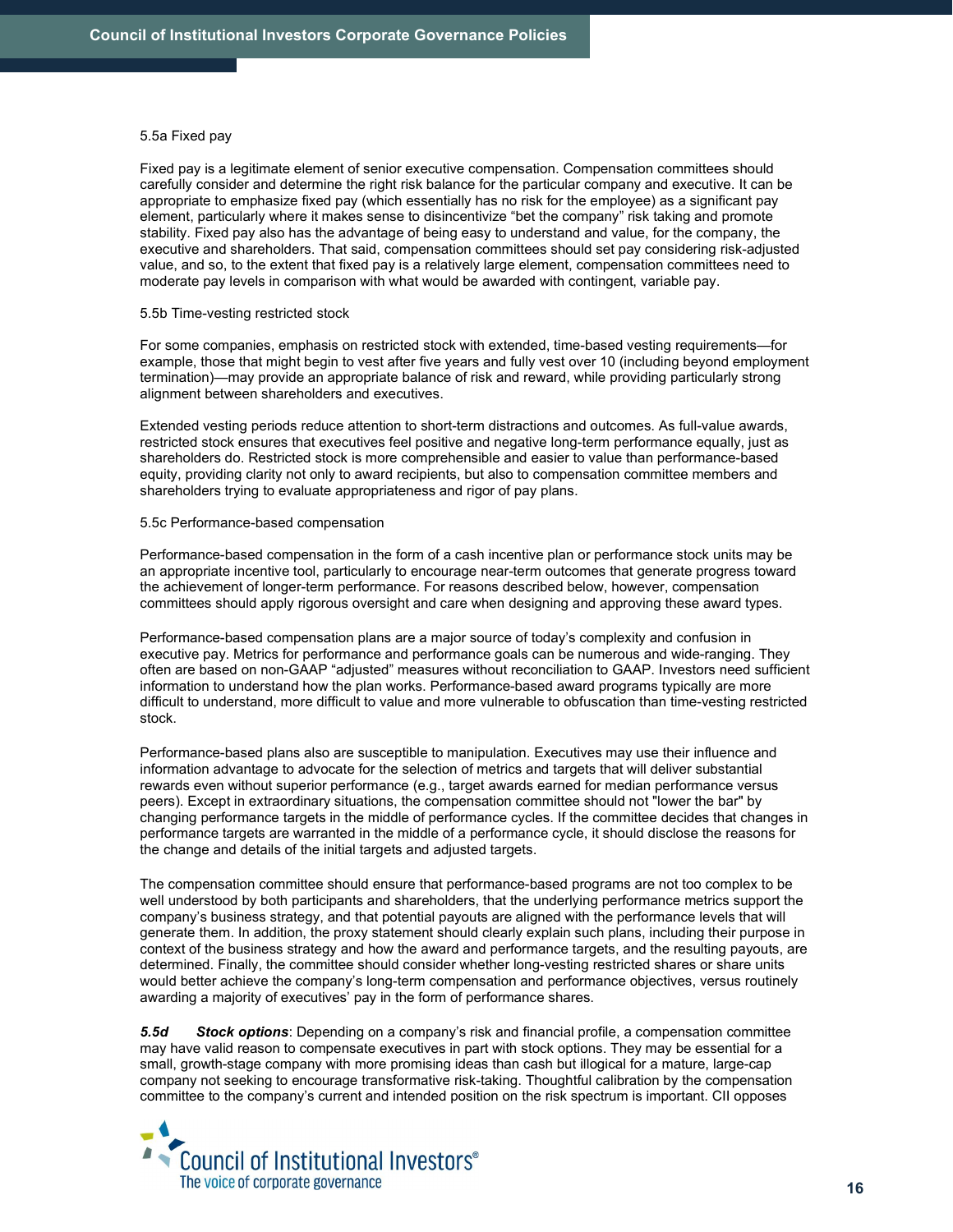option backdating and option repricing, whether achieved through amending exercise prices or cancelling and replacing outstanding options with lower exercise prices.

5.6 Stock Ownership Guidelines: Stock ownership policies help align the interests of executives and shareholders. Companies should require executives to reach and maintain a minimum level of full-value company stock holdings—often stated as a multiple of their salary, more meaningfully expressed as a percentage of shares obtained —and should bar executives and directors from hedging activity that reduces alignment.

The ownership guideline should apply until at least one year following the executive's departure from the company. Those not in compliance should be barred from liquidating stock-based awards (beyond tax obligations) until satisfaction of the guideline.

Some boards may determine that a hold-to-departure requirement or hold-beyond-departure requirement for all stock-based awards held by the highest-level executives is an appropriate and workable commitment to long-termism. Other boards may consider such restrictions unnecessary to the extent that awards include extended vesting periods.

5.7 Compensation Recovery: Clawback policies should ensure that boards can refuse to pay and/or recover previously paid executive incentive compensation in the event of acts or omissions resulting in fraud, financial restatement or some other cause the board believes warrants recovery, which may include personal misconduct or ethical lapses that cause, or could cause, material reputational harm to the company and its shareholders. Companies should disclose such policies and decisions to invoke their application.

### 5.8 Poor Pay Practices

### 5.8a Gross-ups

CII generally opposes tax gross-ups for senior executives not provided to employees.

5.8b Employment Contracts, Severance and Change-of-control Payments

Various arrangements may be negotiated to outline terms and conditions for employment and to provide special payments following certain events, such as a termination of employment with or without cause or a change in control. The Council believes that these arrangements should be used on a limited basis.

> Employment Contracts: Companies should only provide employment contracts to executives in limited circumstances, such as to provide modest, short-term employment security to a newly hired or recently promoted executive. Such contracts should have a specified termination date (not to exceed three years). Contracts should not be "rolling" on an open-ended basis.

Severance Payments: Executives should not be entitled to severance payments in the event of termination for poor performance, resignation under pressure or failure to renew an employment contract. Company payments awarded upon death or disability should be limited to compensation already earned or vested.

In the event of a change in control, companies should not permit automatic accelerated vesting of all equity awards not yet awarded, paid or vested. A board's compensation committee may have discretion to permit full, partial or no accelerated vesting of equity awards not yet awarded, paid or vested. For example, adjustments may be appropriate to account for the actual performance delivered or the proportional amount of time that passed from the beginning of the performance or vesting period to the trigger date. If the board decides to accelerate awards in full, the company should disclose in the relevant public filing a detailed rationale of the decision and how it relates to shareholder value.

Change-in-control Payments: Any provisions providing for compensation following a change-in-control event should be "double-triggered." That is, such provisions should stipulate that compensation is payable only after a control change actually takes place and if a covered executive's job is terminated because of the control change.

Transparency: The compensation committee should fully and clearly describe the terms and conditions of employment contracts and any other agreements covering the executive oversight group and reasons why the compensation committee believes the agreements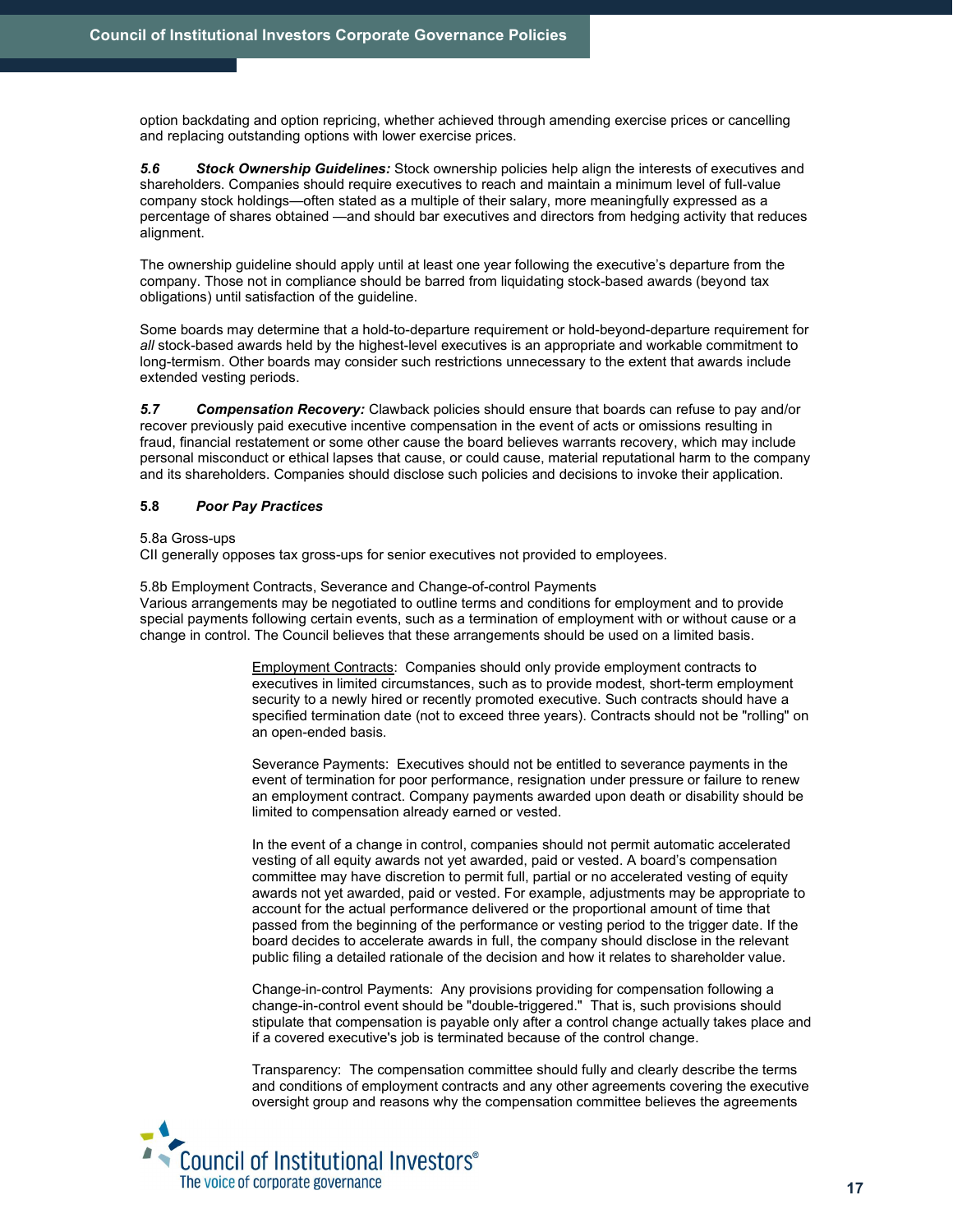are in the best interests of shareholders.

Timely Disclosure: New executive employment contracts or amendments to existing contracts should be promptly disclosed.

Shareholder Ratification: Shareholders should ratify all employment contracts, side letters or other agreements providing for severance, change-in-control or other special payments to executives exceeding 2.99 times average annual salary plus annual bonus for the previous three years.

### 5.8c Perks and Retirement Arrangements

Company perquisites blur the line between personal and business expenses. Executives, not companies, should be responsible for paying personal expenses. The compensation committee should ensure that any perquisites are warranted and have a legitimate business purpose, and it should consider capping all perquisites at a de minimis level. Supplemental retirement plans, deferred compensation plans and other retirement arrangements for executives can result in hidden and excessive benefits. They should be consistent with the retirement program covering the general workforce.

# 6. Director Compensation

- 6.1 Introduction
- 6.2 Role of the Compensation Committee in Director Compensation
- 6.3 Retainer
- 6.4 Equity-based Compensation
- 6.5 Performance-based Compensation
- 6.6 Perquisites
- 6.7 Repricing and Exchange Programs
- 6.8 Employment Contracts, Severance and Change-of-control Payments
- 6.9 Retirement
- 6.10 Disgorgement

6.1 Introduction: Given the vital importance of their responsibilities, non-employee directors should expect to devote significant time to their boardroom duties.

Policy issues related to director compensation are fundamentally different from executive compensation. Director compensation policies should accomplish the following goals: (1) attract highly qualified candidates, (2) retain highly qualified directors, (3) align directors' interests with those of the long-term owners of the corporation and (4) provide complete disclosure to shareowners regarding all components of director compensation including the philosophy behind the program and all forms of compensation.

To accomplish these goals, director compensation should consist solely of a combination of cash retainer and equity-based compensation. The cornerstone of director compensation programs should be alignment of interests through the attainment of significant equity holdings in the company meaningful to each individual director. The Council believes that equity obtained with an individual's own capital provides the best alignment of interests with other shareowners. However, compensation plans can provide supplemental means of obtaining long-term equity holdings through equity compensation, long-term holding requirements and ownership requirements.

Companies should have flexibility within certain broad policy parameters to design and implement director compensation plans that suit their unique circumstances. To support this flexibility, investors must have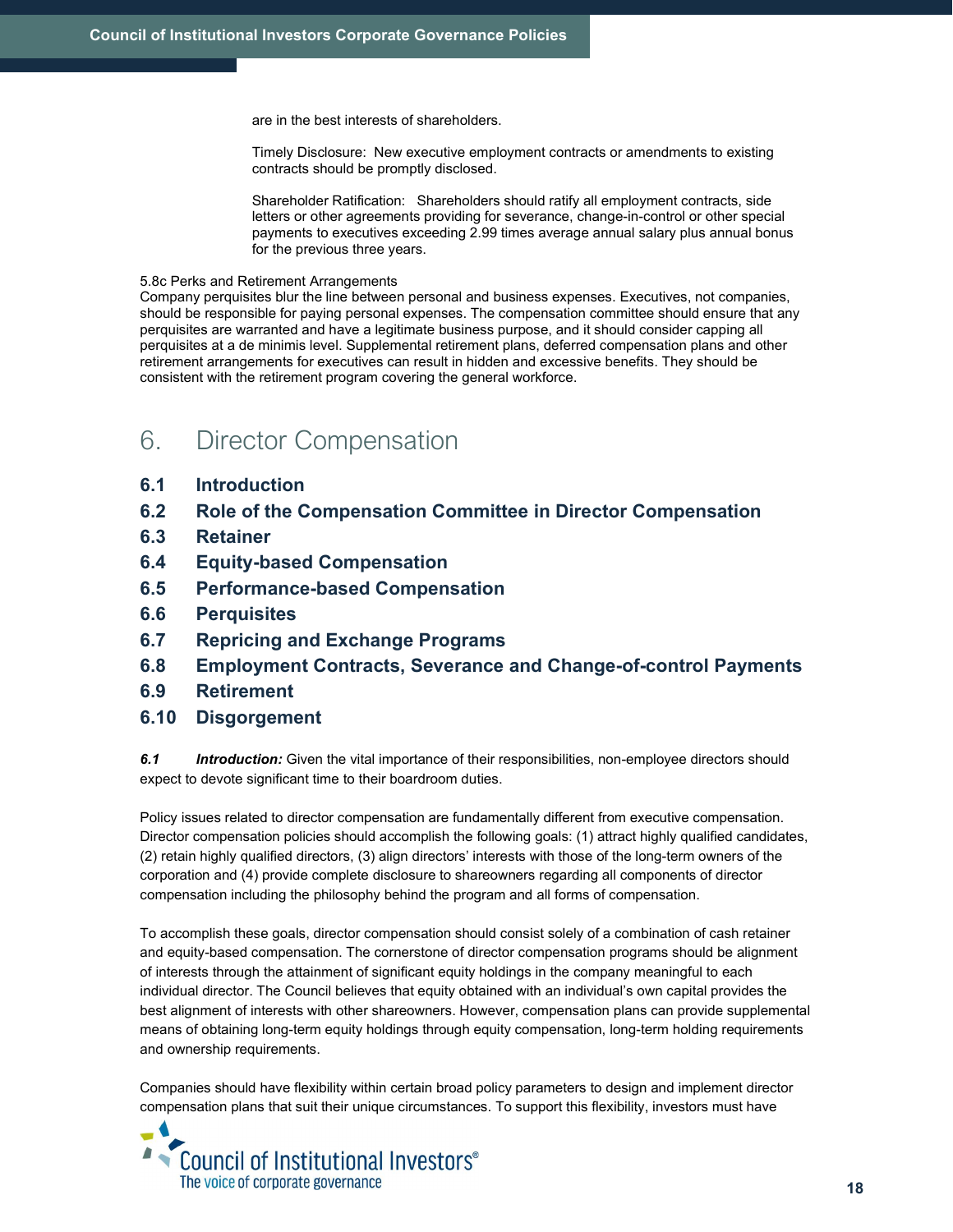complete and clear disclosure of both the philosophy behind the compensation plan as well as the actual compensation awarded under the plan. Without full disclosure, it is difficult to earn investors' confidence and support for director and executive compensation plans.

Although non-employee director compensation is generally immaterial to a company's bottom line and small relative to executive pay, director compensation is an important piece of a company's governance. Because director pay is set by the board and has inherent conflicts of interest, care must be taken to ensure there is no appearance of impropriety. Companies should pay particular attention to managing these conflicts.

6.2 Role of the Compensation Committee in Director Compensation: The compensation committee (or alternative committee comprised solely of independent directors) is responsible for structuring director pay, subject to approval of all the independent directors, so that it is aligned with the long-term interests of shareowners. Because directors set their own compensation, the following practices should be emphasized:

6.2a Total Compensation Review: The compensation committee should understand and value each component of director compensation and annually review total compensation potentially payable to each director.

6.2b Outside Advice: Committees should have the ability to hire a compensation consultant for assistance on director compensation plans. In cases where the compensation committee does use a consultant, it should always retain an independent compensation consultant or other advisers it deems appropriate to assist with the evaluation of the structure and value of director compensation. A summary of the pay consultant's advice should be provided in the annual proxy statement in plain English. The compensation committee should disclose all instances where the consultant is also retained by the committee to provide advice on executive compensation.

6.2c Compensation Committee Report: The annual director compensation disclosure included in the proxy materials should include a discussion of the philosophy for director pay and the processes for setting director pay levels. Reasons for changes in director pay programs should be explained in plain English. Peer group(s) used to compare director pay packages should be fully disclosed, along with differences, if any, from the peer group(s) used for executive pay purposes. While peer analysis can be valuable, peer-relative justification should not dominate the rationale for (higher) pay levels. Rather, compensation programs should be appropriate for the circumstances of the company. The report should disclose how many committee meetings involved discussions of director pay.

### 6.3 Retainer

6.3a Amount of Annual Retainer: The annual retainer should be the sole form of cash compensation paid to non-employee directors. Ideally, it should reflect an amount appropriate for a director's expected duties, including attending meetings, preparing for meetings/discussions and performing due diligence on sites/operations (which should include routine communications with a broad group of employees). In some combination, the retainer and the equity component also reflect the director's contribution from experience and leadership. Retainer amounts may be differentiated to recognize that certain non-employee directors—possibly including independent board chairs, independent lead directors, committee chairs or members of certain committees—are expected to spend more time on board duties than other directors.

6.3b Meeting Attendance Fees: Directors should not receive any meeting attendance fees since attending meetings is the most basic duty of a non-employee director.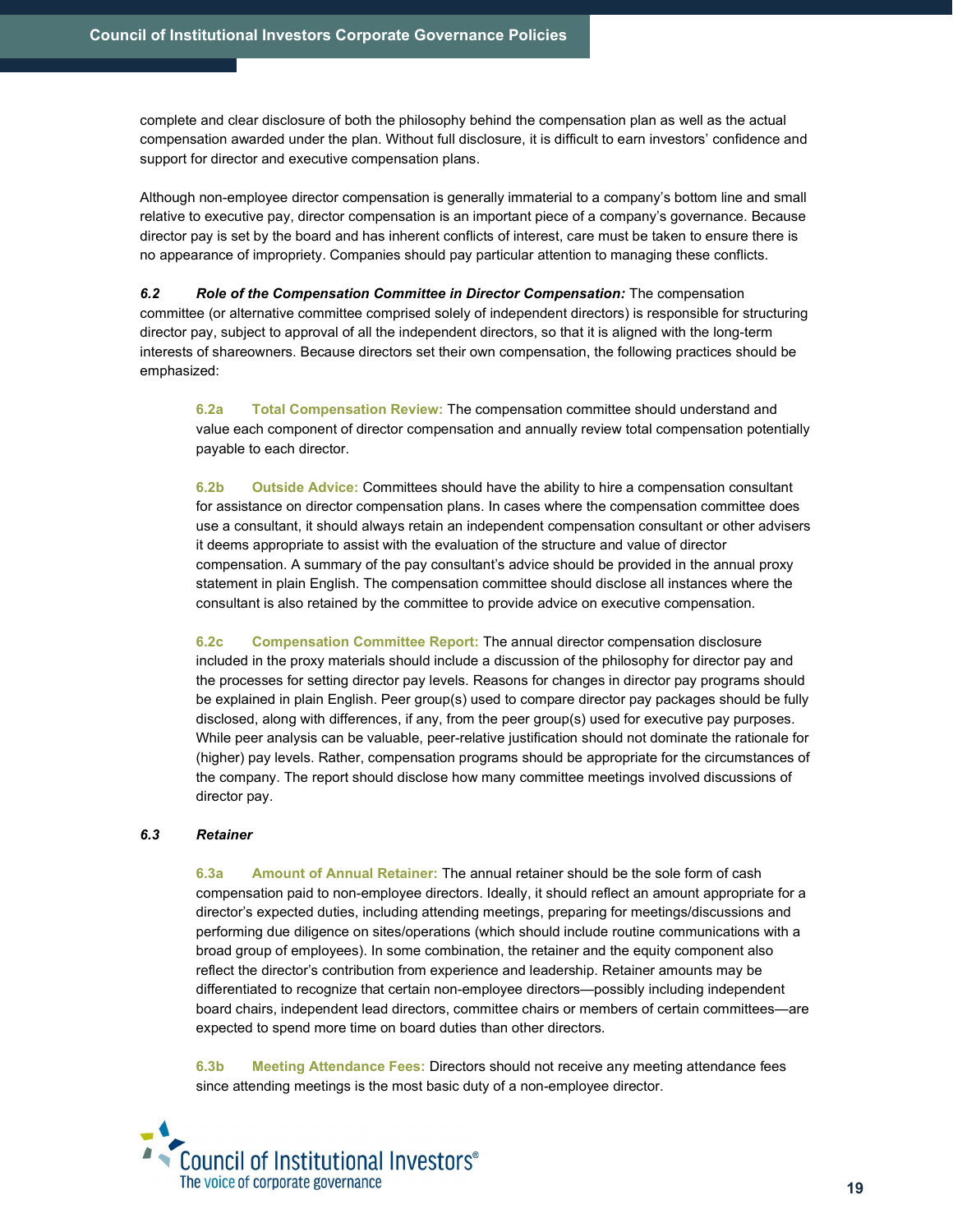6.3c Director Attendance Policy: The board should have a clearly defined attendance policy. If the committee imposes financial consequences (loss of a portion of the retainer or equity) for missing meetings as part of the director compensation program, this should be fully disclosed. Financial consequences for poor attendance, while perhaps appropriate in some circumstances, should not be considered in lieu of examining the attendance record, commitment (time spent on director duties) and contribution in any review of director performance and in re-nomination decisions.

6.4 Equity-based Compensation: Equity-based compensation can be an important component of director compensation. These tools are perhaps best suited to instill optimal long-term perspective and alignment of interests with shareowners. To accomplish this objective, director compensation should contain an ownership requirement or incentive and minimum holding period requirements.

6.4a Vesting of Equity-based Awards: To complement the annual retainer and align directorshareowner interests, non-employee directors should receive stock awards or stock-related awards such as phantom stock or share units. Equity-based compensation to non-employee directors should be fully vested on the grant date. This point is a marked difference to the Council's policy on executive compensation, which calls for performance-based vesting of equity-based awards. While views on this topic are mixed, the Council believes that the benefits of immediate vesting outweigh the complications. The main benefits are the immediate alignment of interests with shareowners and the fostering of independence and objectivity for the director.

6.4b Ownership Requirements: Ownership requirements should be at least three to five times annual compensation. However, some qualified director candidates may not have financial means to meet immediate ownership thresholds. For this reason, companies may set either a minimum threshold for ownership or offer an incentive to build ownership. This concept should be an integral component of the committee's disclosure related to the philosophy of director pay. It is appropriate to provide a reasonable period of time for directors to meet ownership requirements or guidelines.

6.4c Holding Periods: Separate from ownership requirements, the Council believes companies should adopt holding requirements for a significant majority of equity-based grants. Directors should be required to retain a significant portion (such as 80 percent) of equity grants until after they retire from the board. These policies should also prohibit the use of any transactions or arrangements that mitigate the risk or benefit of ownership to the director. Such transactions and arrangements inhibit the alignment of interests that equity compensation and ownership requirements provide.

6.4d Mix of Cash and Equity-based Compensation: Companies should have the flexibility to set and adjust the split between equity-based and cash compensation as appropriate for their circumstances. The rationale for the ratio used is an important element of disclosures related to the overall philosophy of director compensation and should be disclosed.

6.4e Transparency: The present value of equity awards paid to each director during the previous year and the philosophy and process used in determining director pay should be fully disclosed in the proxy statement.

6.4f Shareowner Approval: Current listing standards require shareowner approval of equitybased compensation plans and material amendments to plans (with limited exceptions). Companies should adopt conservative interpretations of approval requirements when confronted with choices.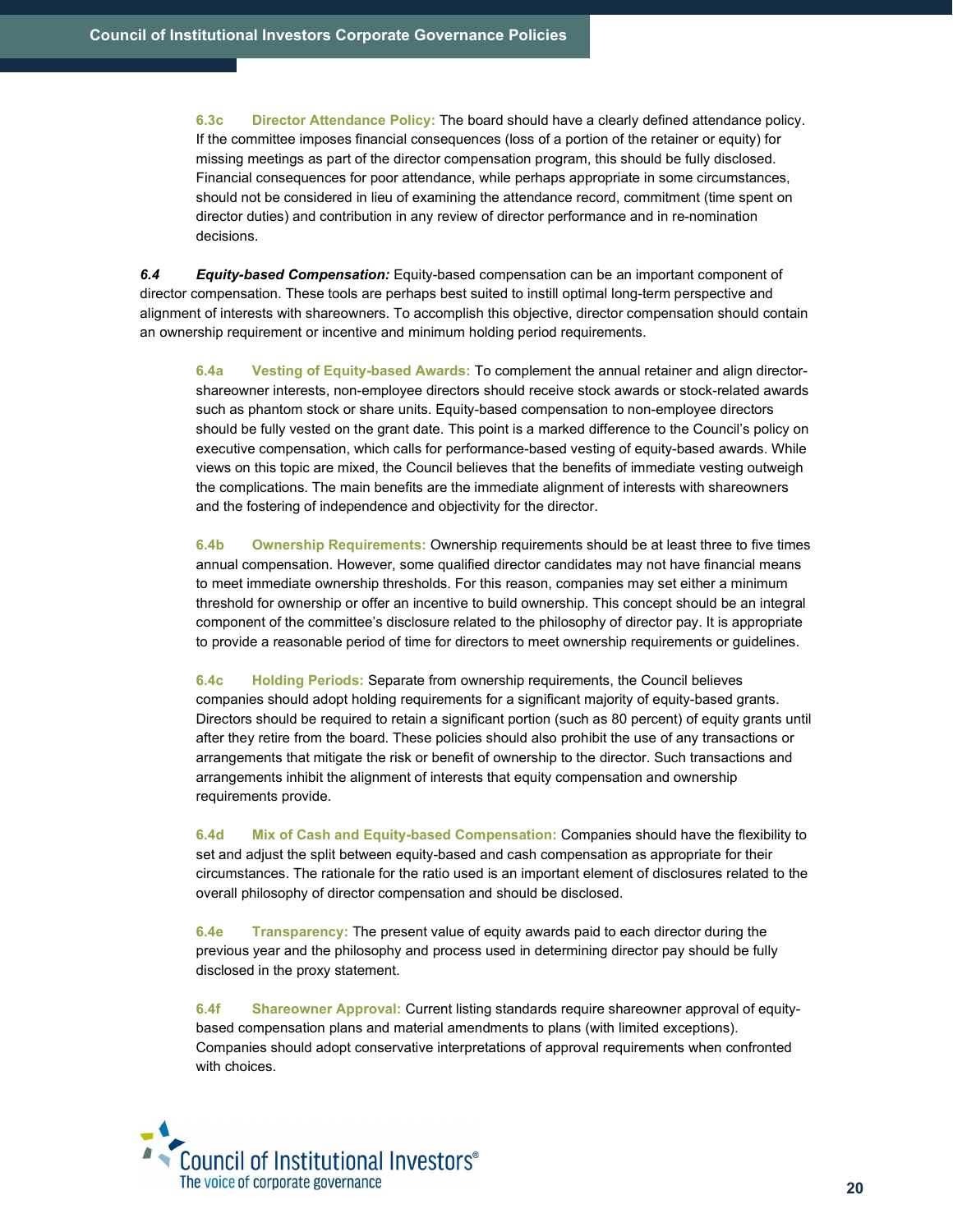6.5 Performance-based Compensation: While the Council is a strong advocate of performancebased concepts in executive compensation, we do not support performance measures in director compensation. Performance-based compensation for directors creates potential conflicts with the director's primary role as an independent representative of shareowners.

6.6 Perquisites: Directors should not receive perquisites other than those that are meeting-related, such as air-fare, hotel accommodations and modest travel/accident insurance. Health, life and other forms of insurance; matching grants to charities; financial planning; automobile allowances and other similar perquisites cross the line as benefits offered to employees. Charitable awards programs are an unnecessary benefit; directors interested in posthumous donations can do so on their own via estate planning. Infrequent token gifts of modest value are not considered perquisites.

6.7 Repricing and Exchange Programs: Under no circumstances should directors participate in or be eligible for repricing or exchange programs.

6.8 Employment Contracts, Severance and Change-of-control Payments: Non-employee directors should not be eligible to receive any change-in-control payments or severance arrangements.

### 6.9 Retirement Arrangements

6.9a Retirement Benefits: Since non-employee directors are elected representatives of shareowners and not company employees, they should not be offered retirement benefits, such as defined benefit plans or deferred stock awards, nor should they be entitled to special postretirement perquisites.

6.9b Deferred Compensation Plans: Directors may defer cash pay via a deferred compensation plan for directors. However, such investment alternatives offered under deferred compensation plans for directors should mirror those offered to employees in broad-based deferral plans. Non-employee directors should not receive "sweeteners" for deferring cash payments into company stock.

6.10 Disgorgement: Directors should be required to repay compensation to the company in the event of malfeasance or a breach of fiduciary duty involving the director.

- 7. Independent Director Definition
- 7.1 Introduction
- 7.2 Basic Definition of an Independent Director

# 7.3 Guidelines for Assessing Director Independence

7.1 Introduction: A narrowly drawn definition of an independent director (coupled with a policy specifying that at least two-thirds of board members and all members of the audit, compensation and nominating committees should meet this standard) is in the corporation's and shareowners' financial interest because:

- Independence is critical to a properly functioning board;
- Certain clearly definable relationships pose a threat to a director's unqualified independence;
- The effect of a conflict of interest on an individual director is likely to be almost impossible to detect, either by shareowners or other board members; and

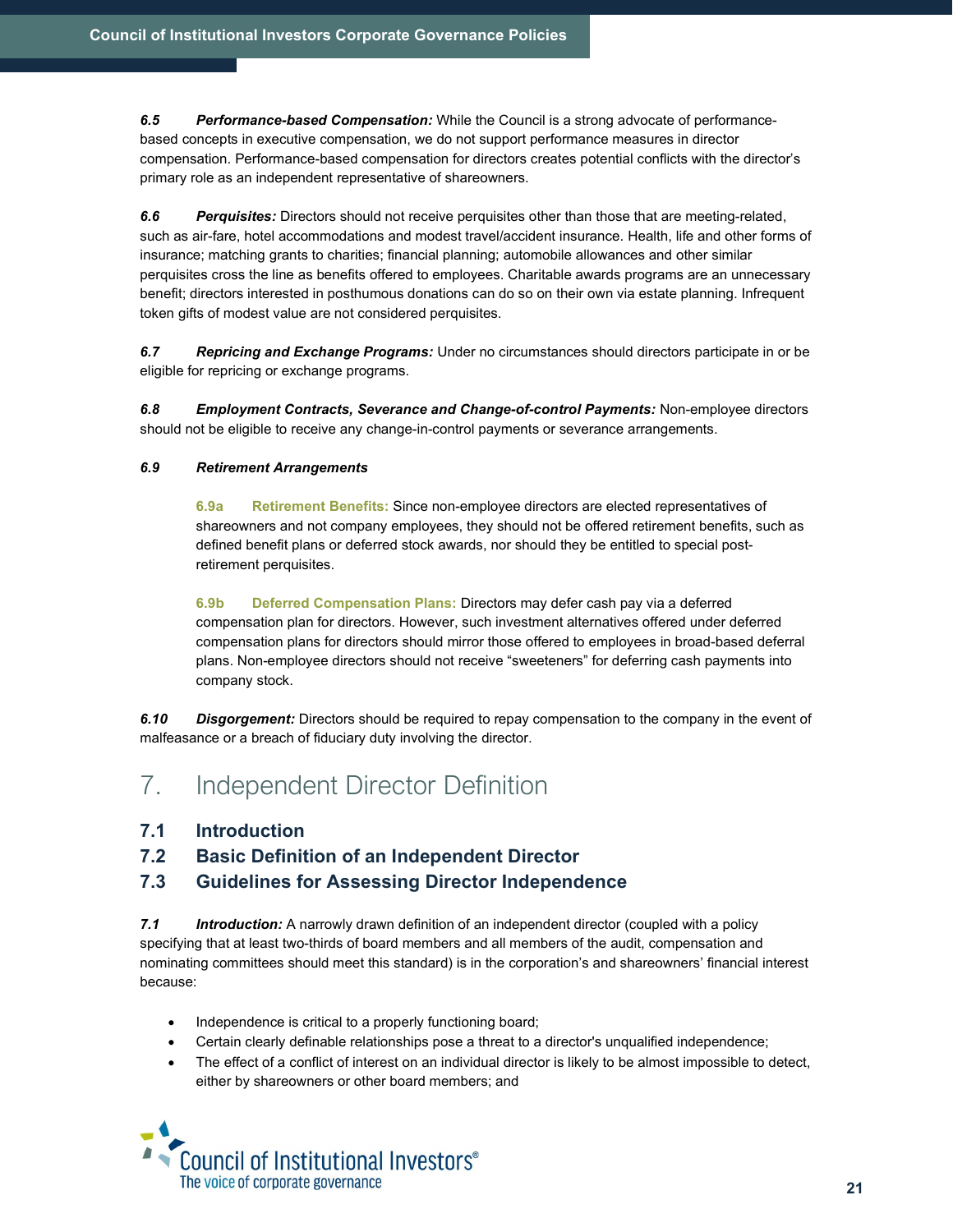While an across-the-board application of any definition to a large number of people will inevitably miscategorize a few of them, this risk is sufficiently small and is far outweighed by the significant benefits.

Independent directors do not invariably share a single set of qualities that are not shared by nonindependent directors. Consequently no clear rule can unerringly describe and distinguish independent directors. However, the independence of the director depends on all relationships the director has, including relationships between directors, that may compromise the director's objectivity and loyalty to shareowners.

Boards have an obligation to consider all relevant facts and circumstances to determine whether a director should be considered independent. These considerations include the director's years of service on the board. Extended periods of service may adversely impact a director's ability to bring an objective perspective to the boardroom.

7.2 Basic Definition of an Independent Director: An independent director is someone whose only nontrivial professional, familial or financial connection to the corporation, its chairman, CEO or any other executive officer is his or her directorship. Stated most simply, an independent director is a person whose directorship constitutes his or her only connection to the corporation.

7.3 Guidelines for Assessing Director Independence: The notes that follow are supplied to give added clarity and guidance in interpreting the specified relationships. A director will not be considered independent if he or she:

7.3a Is, or in the past five years has been, or whose relative is, or in the past five years has been, employed by the corporation or employed by or a director of an affiliate;

NOTES: An "affiliate" relationship is established if one entity either alone or pursuant to an arrangement with one or more other persons, owns or has the power to vote more than 20 percent of the equity interest in another, unless some other person, either alone or pursuant to an arrangement with one or more other persons, owns or has the power to vote a greater percentage of the equity interest. For these purposes, joint venture partners and general partners meet the definition of an affiliate, and officers and employees of joint venture enterprises and general partners are considered affiliated. A subsidiary is an affiliate if it is at least 20 percent owned by the corporation.

Affiliates include predecessor companies. A "predecessor" is an entity that within the last five years was party to a "merger of equals" with the corporation or represented more than 50 percent of the corporation's sales or assets when such predecessor became part of the corporation.

"Relatives" include spouses, parents, children, step-children, siblings, mothers and fathers-in-law, sons and daughters-in-law, brothers and sisters-in-law, aunts, uncles, nieces, nephews and first cousins, and anyone sharing the director's home.

 $7.3<sub>b</sub>$  Is, or in the past five years has been, or whose relative is, or in the past five years has been, an employee, director or greater-than-20-percent owner of a firm that is one of the corporation's or its affiliate's paid advisers or consultants or that receives revenue of at least \$50,000 for being a paid adviser or consultant to an executive officer of the corporation;

NOTES: Advisers or consultants include, but are not limited to, law firms, auditors, accountants, insurance companies and commercial/investment banks. For purposes of this definition, an individual serving "of counsel" to a firm will be considered an employee of that firm.